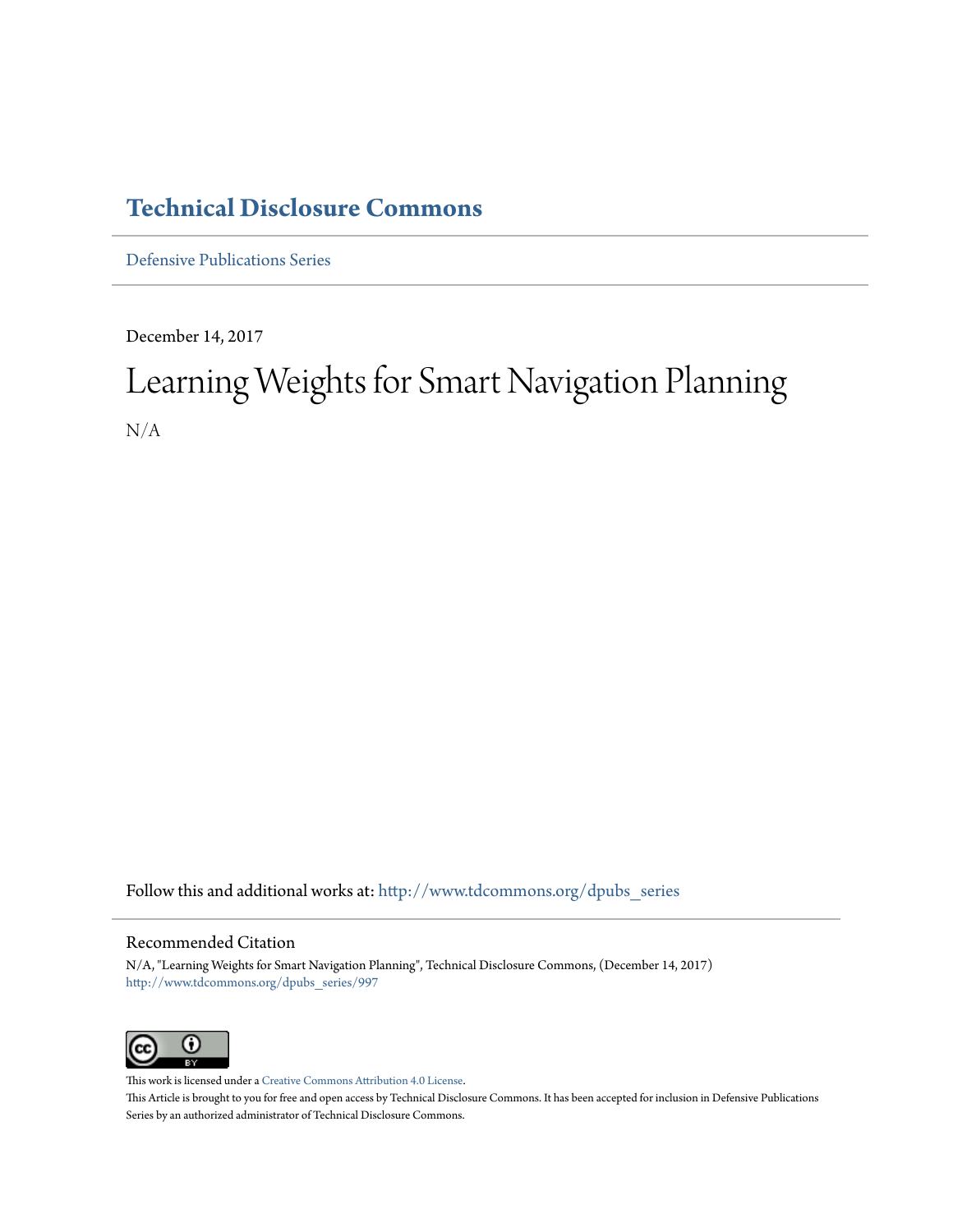#### **Learning Weights for Smart Navigation Planning**

#### **Overview**

Generally, the present disclosure is directed to learning costs or weights associated with elements used in navigation planning. In particular, in some implementations, the systems and methods of the present disclosure can include or otherwise leverage one or more machinelearned models to predict a travel cost or weight associated with an element based on properties of the element and/or time data and/or weather data.

#### **Example Figures**

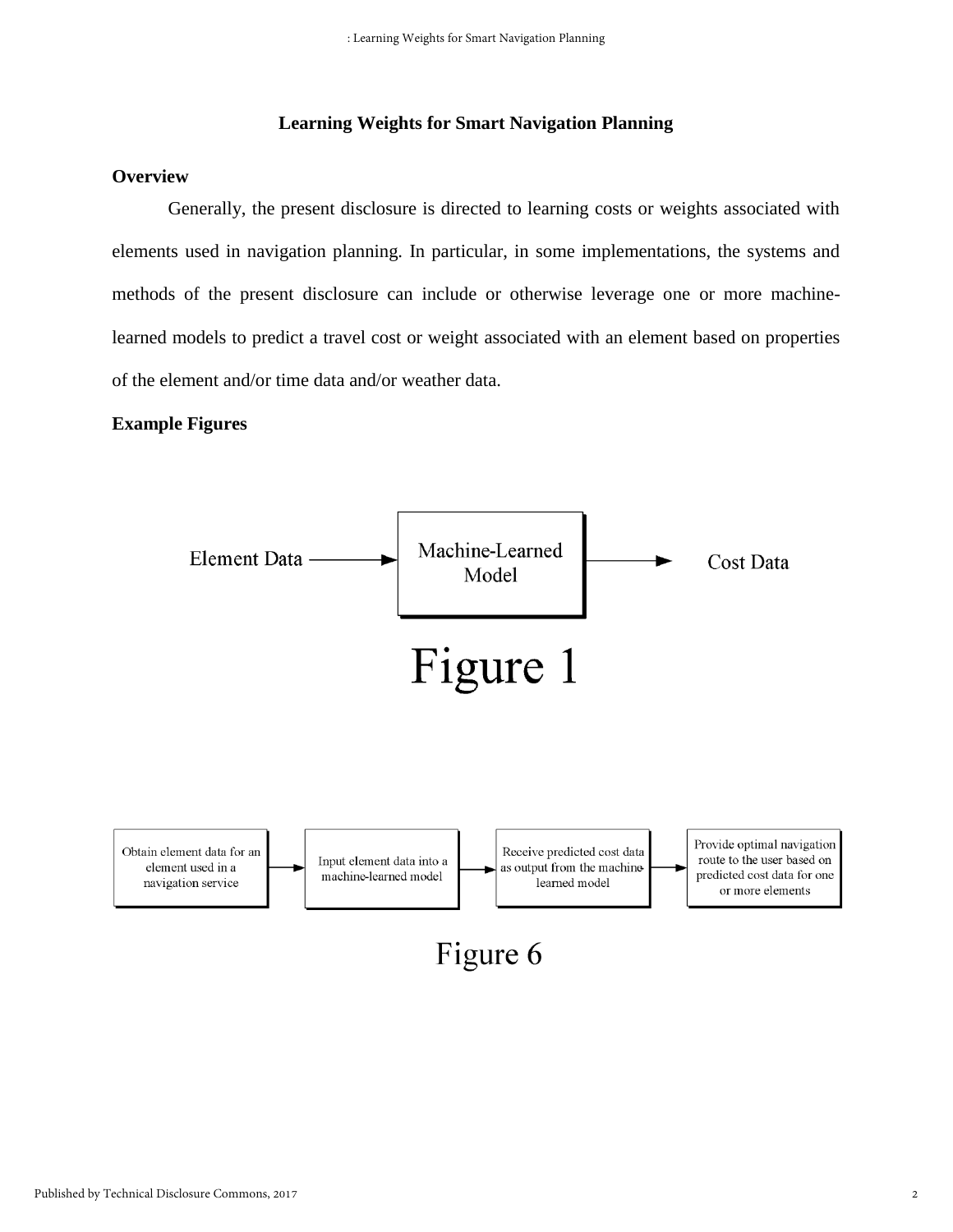#### **Introduction**

Many navigation services attempt to find the fastest route from an origin to a destination along one or more roads, sidewalks, public transit stops, etc. In particular, when navigating along roads, many navigation services use a "cost" or "weight" associated with an element (e.g. a road, speed limit, intersection, stop sign, traffic lights, highway, interstate, residential street, left turn, right turn, interchange, railroad crossings, etc.) to model how much time a real-world vehicle will take to traverse the element. For example, in countries that drive in a right lane on a twolane road, a left turn at an intersection can take significantly longer than a right turn at the same intersection. For instance, the left turn can require crossing through a lane of oncoming traffic. The cost or weight may further be impacted by time of day, day of week, weather, etc. For example, the left turn may take significantly longer during high volumes of traffic associated with morning or evening commutes (e.g. as oncoming traffic in the left lane prevents the vehicle from turning across the left lane) but may be a trivial task during low volumes of traffic associated with other times. Similarly, in countries that drive in a left lane, a right turn can take significantly longer than a left turn.

Despite their best efforts, many navigation services fail to exactly model the cost associated with an element, resulting in many experienced drivers preferring known routes that are different from the routes suggested by navigation services. For example, the experienced drivers typically have a better understanding of delays associated with traffic lights, railroad crossings, turns (e.g. left turns), etc. on the suggested route and the known route that the driver chooses. Thus, what is needed is a better method of modeling time associated with an element in a navigation service.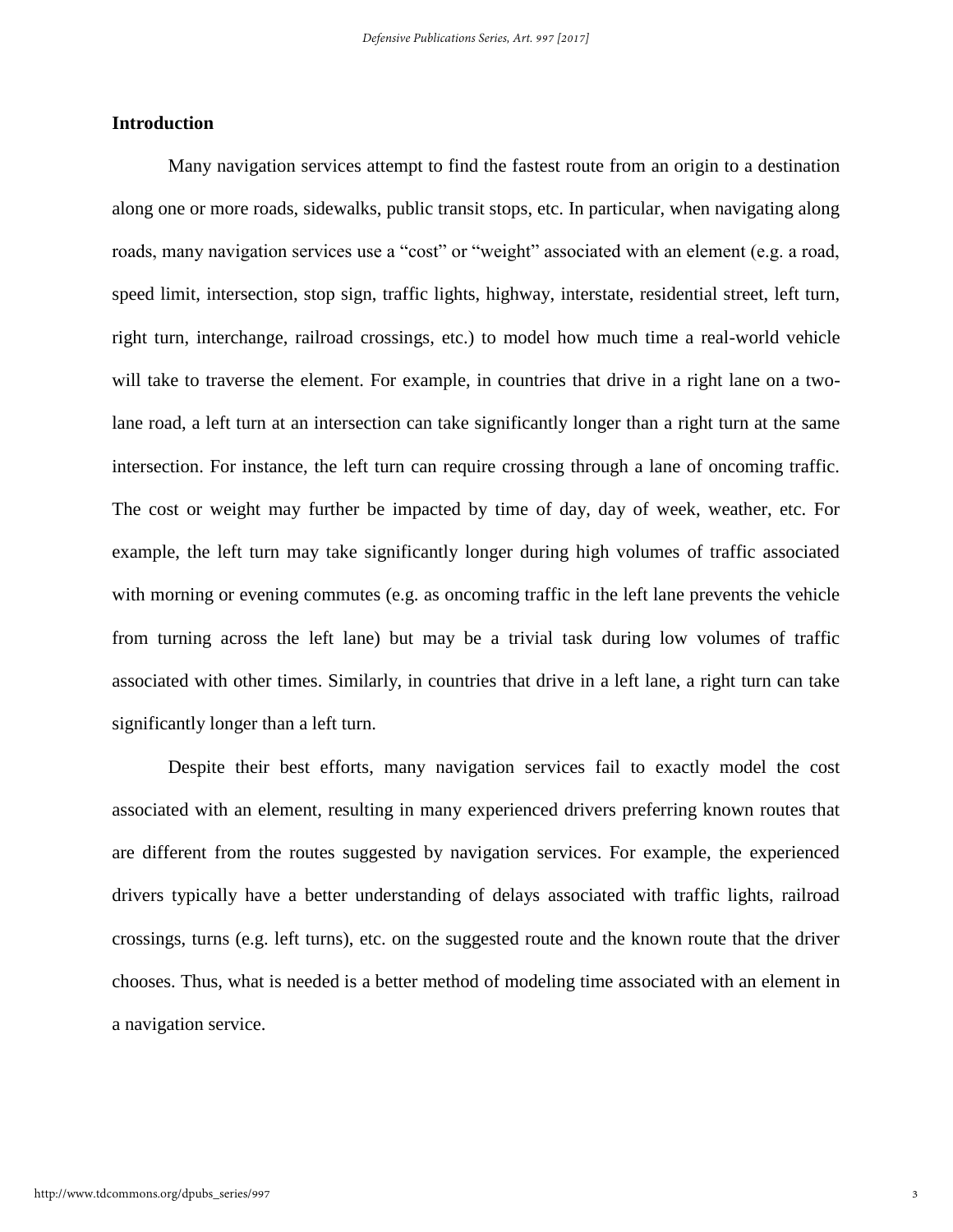#### **Summary**

Generally, the present disclosure is directed to learning costs or weights associated with elements used in navigation planning. In particular, in some implementations, the systems and methods of the present disclosure can include or otherwise leverage one or more machinelearned models to predict a travel cost or weight associated with an element based on properties of the element and/or time data and/or weather data.

A computing system can learn a cost or weight associated with an element used in a navigation planning service. For example, the cost or weight can model a time duration that a real-world vehicle will take to traverse a real-world feature corresponding to the element. The element can be, for example, an element corresponding to a real-world road, intersection, interchange, exit, railroad crossing, stop sign, intersection with traffic lights, left turn, right turn, interstate, highway, residential road, or other real-world feature, or combination thereof. In particular, the computing system can employ a machine-learned model to predict a cost associated with an element based on properties of the element, time data, and/or weather data. The predicted cost can be used, for example, to provide an optimal route from an origin to a destination to a user of the navigation planning service.

Input data provided to the machine-learned model can include properties of an element. For instance, properties of the element can be characteristics of a real-world feature corresponding to the element. Properties of the element can be, for example, type (e.g. intersection, intersection with traffic lights, left turn, right turn, lane, direction, highway, interstate, residential street, etc.), location (e.g. by city, state, province, district, country, etc.) and/or characteristics of the location (e.g. gradient, climbing, descending, flat, etc.), curvature,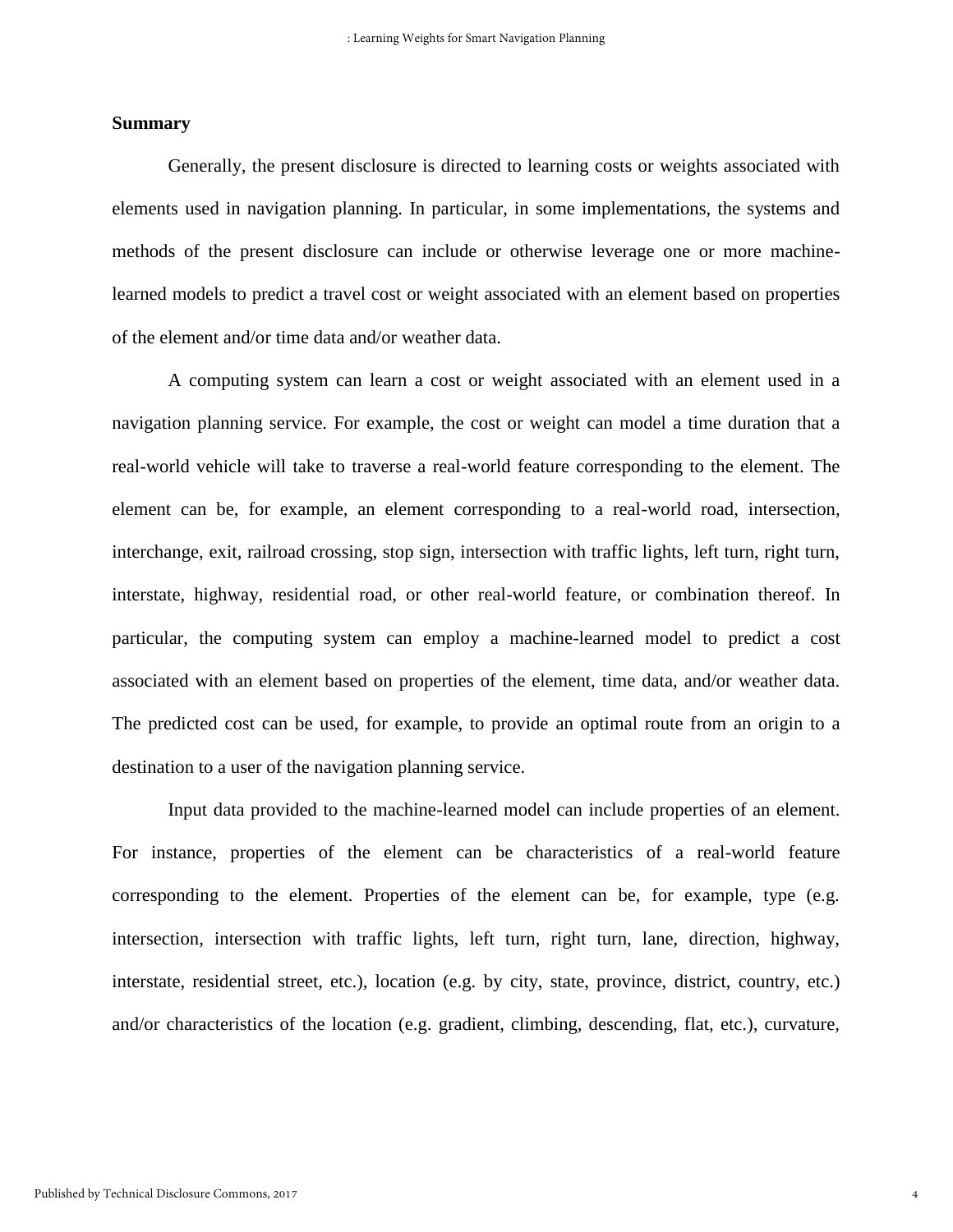number of lanes, exact location (e.g. by road, intersection, lane, etc.), pavement type, line type, shoulder type, guardrail type, speed limit, typical speed (may be higher or lower than the speed limit), etc.

Input data can additionally or alternatively include time data. For example, time data can include information corresponding to time of day, day of week, day, month, season, year, combination thereof, or other suitable time information. As an example, time data can represent a time for which the cost is to be determined, as the cost may vary with time. For example, if a user of a navigation service is commuting to work and is expected to reach element A at 8:15 AM (e.g. from costs associated with prior elements in a route), the time data may be a timestamp or integer corresponding to 8:15 AM. The time data may be for a time before or after a current time or the current. As another example, if it is 8:00 AM when a user of a navigation service plans a route and the user is expected to reach element A at 8:15 AM (e.g. from costs associated with prior elements in the route), the time data may be a timestamp or integer corresponding to 8:00 AM (e.g. the time at which the route is planned), 8:15 AM (the time at which the user is expected to reach the element), a time after 8:15 AM (e.g. to account for potential user stops or delays), or some other suitable time, or combination thereof. The time data may additionally include day of week and/or date information (e.g. 8:15 AM on Thursday, November 16, 2017), as the cost may vary with day of week and/or date.

Input data can additionally or alternatively include weather data. For example, weather data can include information corresponding to temperature, precipitation type and/or level, wind speed, advisories or warnings, humidity, icing conditions, pressure, UV index, cloud cover, sun direction, or other suitable weather data, or combination thereof. The weather data can be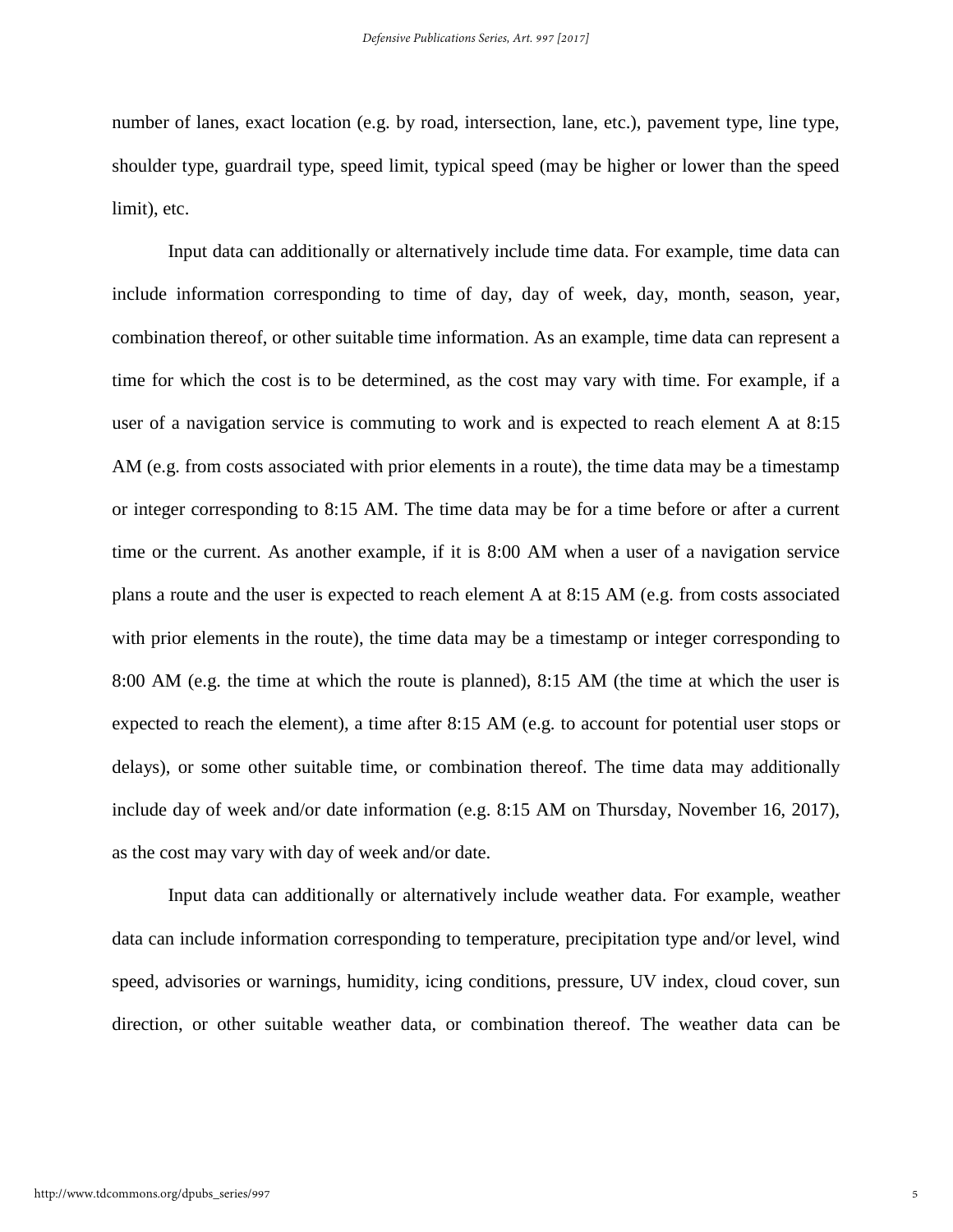associated with a time for which a cost is to be determined (e.g. associated with the time data) and or a location for which a cost is to be determined (e.g. associated with location data). For example, the weather data can be current weather data and/or future weather data (e.g. a forecast) associated with a second, minute, hour, day, week, or other suitable time. As another example, the weather data can be associated with the location of the element, such as with a coordinate location, city, county, state, district, province, etc. As an example, if a user of a navigation service is commuting to work and is expected to reach element A at 8:15 AM on some day (e.g. from costs associated with prior elements in a route), the weather data can be associated with 8:15 AM on the day at the location of element A. As another example, if it is 8:00 AM on some day when a user of a navigation service plans a route and the user is expected to reach element A at 8:15 AM on the same day (e.g. from costs associated with prior elements in the route), the weather data may be associated with a time such as 8:00 AM on the same day (e.g. the time at which the route is planned), 8:15 AM on the same day(the time at which the user is expected to reach the element), a time after 8:15 AM (e.g. to account for potential user stops or delays), or some other suitable time, or combination thereof.

The machine-learned model can be trained using training data including historical traffic data at one or more elements. For example, the historical traffic data can be sourced with consent from a plurality of users of a navigation service. The historical traffic data can indicate, for example, a position along a route of one of the plurality of users with respect to time. The historical traffic data can be analyzed to determine a travel time associated with the one or more elements. In some embodiments, outlier data (e.g. data from a route in which a user stopped at a gas station or store) can be excluded from the historical traffic data. Historical traffic data can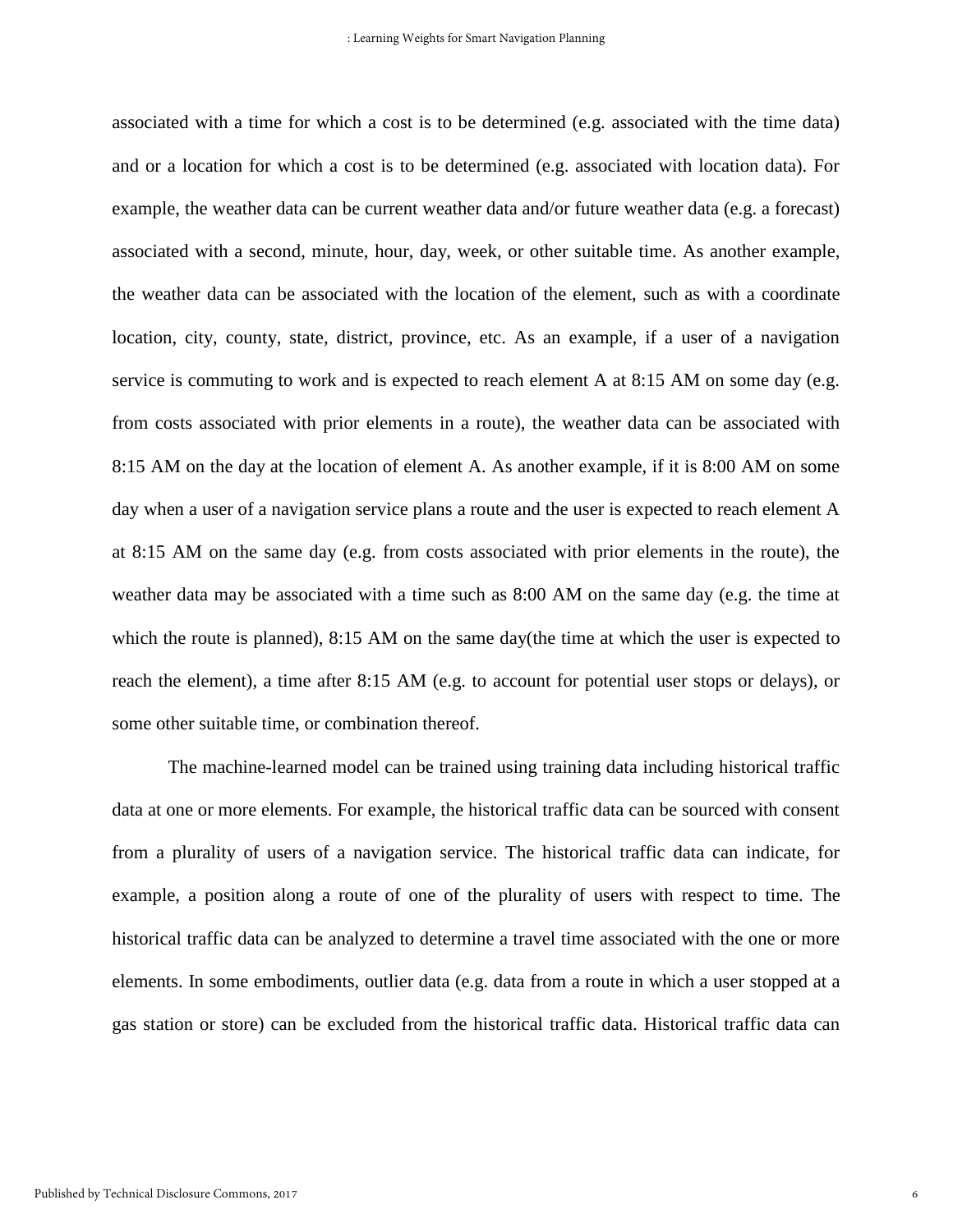additionally include example time data and/or example weather data associated with the historical traffic data.

The training data can additionally or alternatively include example input data associated with the one or more elements. For example, the training data can include properties of the one or more elements such as type (e.g. intersection, intersection with traffic lights, left turn, right turn, lane, direction, highway, interstate, residential street, etc.), location (e.g. by city, county, state, province, district, country, ZIP code, etc.) and/or characteristics of the location (e.g. gradient, climbing, descending, flat, etc.), curvature, number of lanes, exact location (e.g. by road, intersection, lane, etc.), pavement type, line type, shoulder type, guardrail type, speed limit, typical speed (may be higher or lower than the speed limit), etc.

Based on the training data, the machine-learned model can learn costs for an element at a desired granularity. For instance, a cost can be associated with a particular element, and/or a plurality of costs can be generalized a category of elements. For instance, costs can be generalized to one or more categories based on input data, such as common or similar properties of the one or more elements that the costs are associated with, time data, and/or weather data. For example, costs can be associated with categories such as highways in a country, left turns at a certain time of day, left turns on a road, directions on a road, or other suitable categories, or a combination thereof. The categories may be chosen arbitrarily or may be chosen to optimize some performance characteristic of the system (e.g. balancing a tradeoff between quality of the navigation service and available computing resources).

Based on the input data and/or training data, the machine-learned model can predict a cost or weight associated with the one or more elements. For example, the cost can correspond to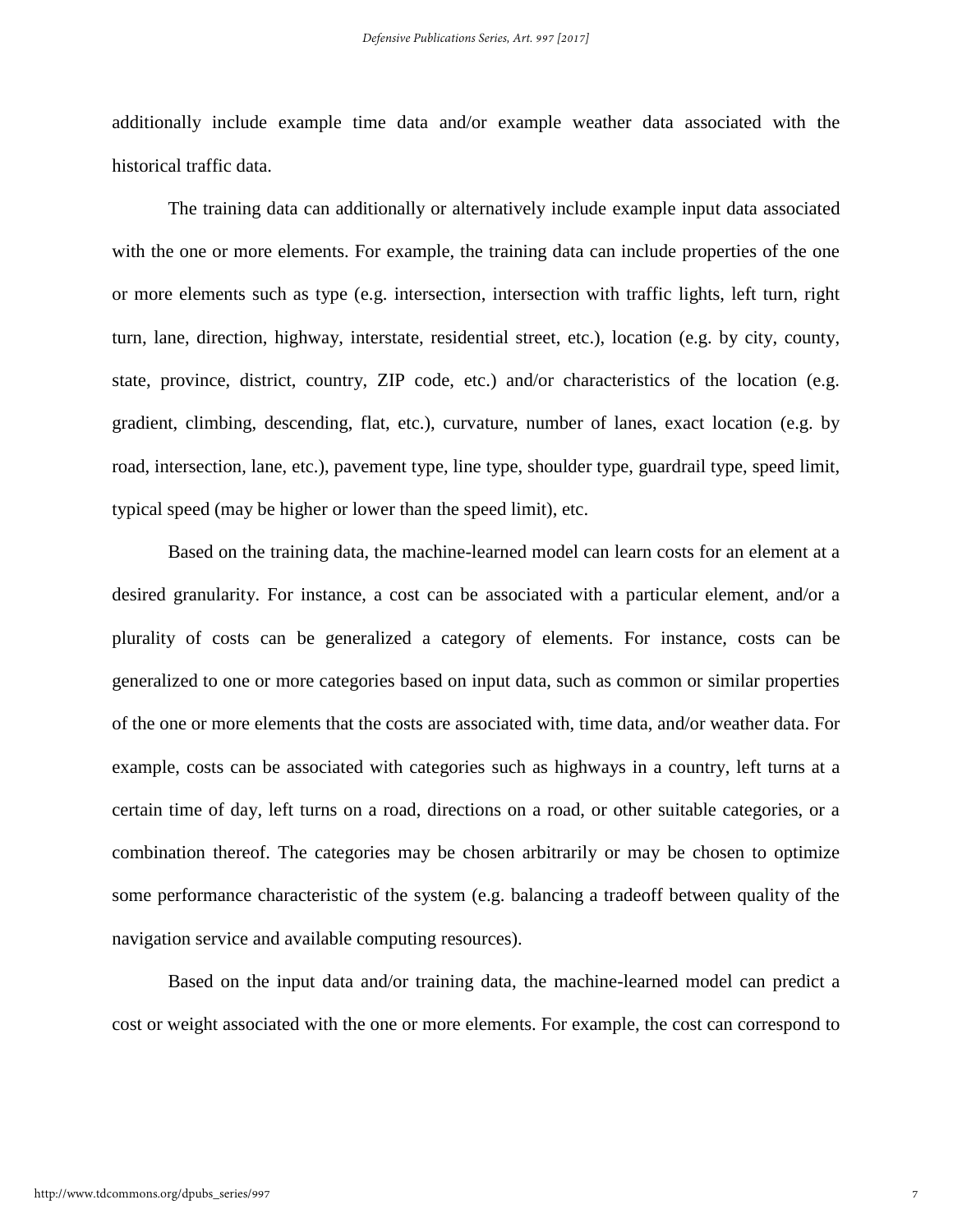a time duration that a real-world vehicle would take to traverse a real-world feature corresponding to the element. The cost can be associated with a time (e.g. a second, minute, hour, day, etc.) and/or weather condition (e.g. temperature, precipitation type and/or level, wind speed, advisories or warnings, humidity, icing conditions, pressure, UV index, cloud cover, sun direction, etc.).

One or more examples are given below to illustrate example operation of the system. The examples are generally simplified to illustrate principles of operation of the machine-learned model. It should be understood that the machine-learned model can be trained to understand considerably more complex patterns within the input data. For example, the examples below contain a category including five right turns on a road, but the categories may be considerably more complex (e.g. all right turns at a certain gradient, road, intersection type, etc. at a certain time of day on a certain day of week). As another example, the machine-learned model may not operate using categories and may instead predict a category based on characteristics of a certain element compared to historical training data for one or more elements sharing one or more characteristics with the certain element.

For example, the training data may indicate that five right turns off of a certain road each historically have a similar cost. For instance, it can take a real-world vehicle a similar amount of time to perform a right turn at all five right turns (e.g. intersections) on the road. For the sake of simplicity, the training data can indicate that no other factors (e.g. time of day, weather, etc.) affect the cost of a right turn off of the road. Input data can be provided to the model for a sixth right turn on the same road. For example, the model may not have been trained using training data from the sixth right turn. Based on the input data, the machine-learned model can predict a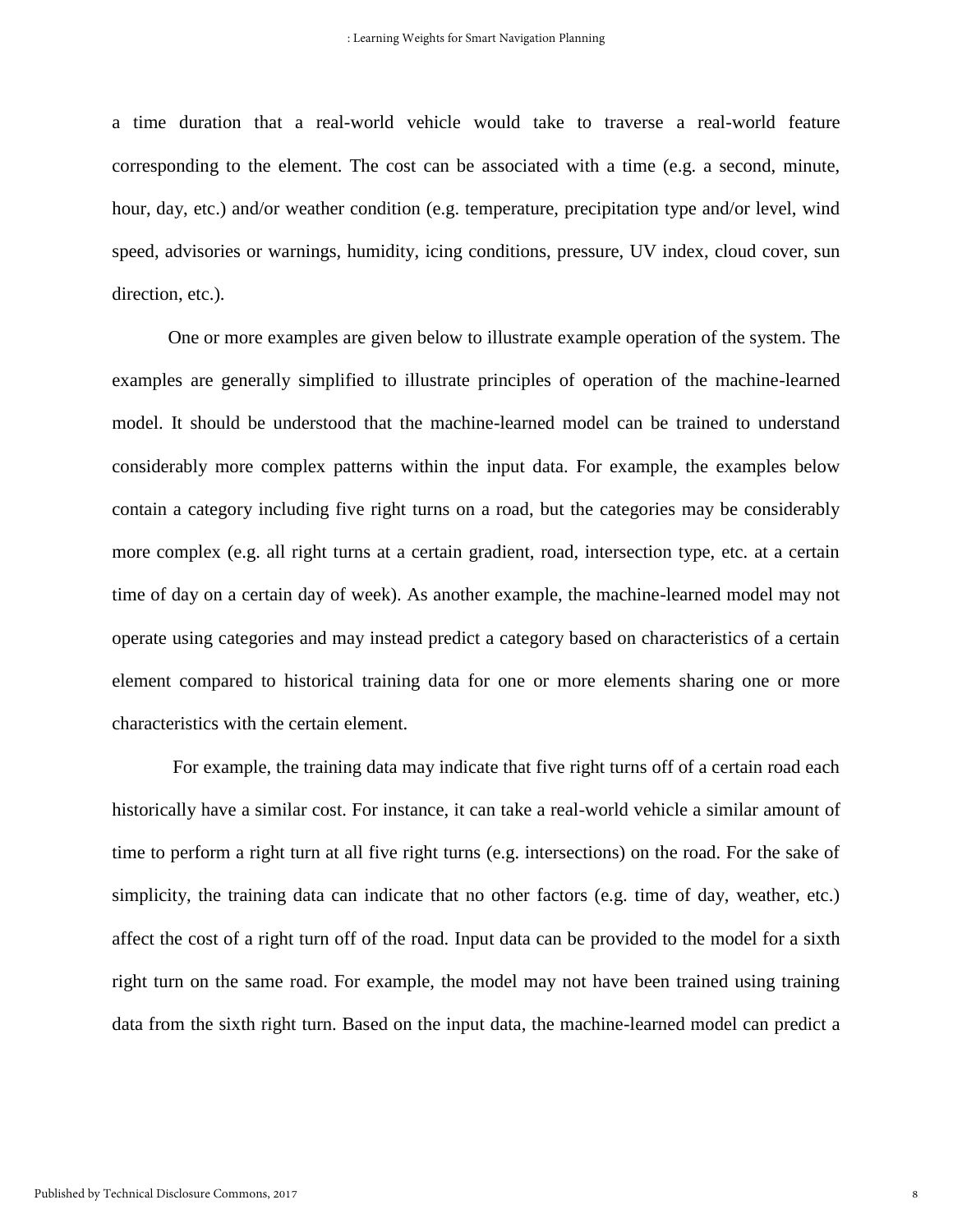cost for the sixth right turn that is similar to the five right turns. As another example, if input data is provided to the machine-learned model for one of the five right turns, the machine-learned model can predict a cost based on the historical cost of the right turn.

As another example, the training data may indicate that rainy weather causes a 10% increase in cost for all right turns in a category including the five right turns of the above example. Based on the training data, if input data for one of the five right turns during rainy weather is provided, the machine-learned model may predict a cost that is 10% higher than the historical cost of the right turn.

As another example, the training data may indicate conditions for a time of day, day of week, date, etc. For example, the training data may indicate that a railroad crossing is closed during a certain time of day (e.g. by train schedules or historical traffic data). Based on the training data, if input data for the railroad crossing is provided at the certain time of day, the model may predict a high cost for the railroad crossing. If input data is provided for the railroad crossing at a different time of day, however (e.g. a time of day where the railroad crossing is not closed), the model may predict a considerably lower cost for the railroad crossing.

Based on the predicted cost, an optimal route from an origin to a destination can be provided by a navigation service to a user. For example, the optimal route can be provided by chaining costs of one or more elements along a route and minimizing total cost. In some embodiments, the navigation service can consider variance in the route. For example, it may be desirable to provide a route with a slightly higher cost with less variance (e.g. fewer railroad crossings, traffic lights, etc.) to prevent the possibility that the high variance results in a "worst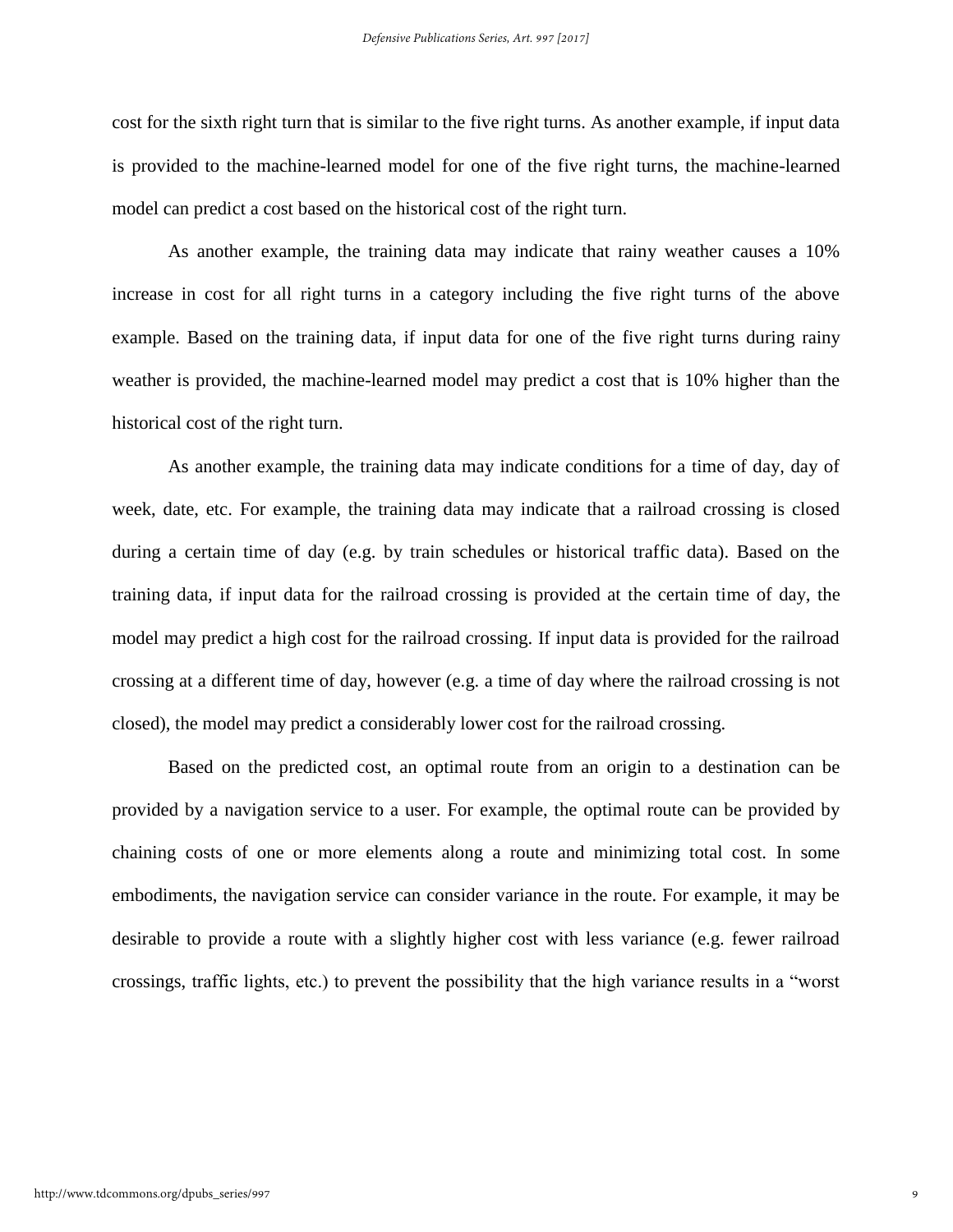case" route for the user (e.g. wherein the user has to stop at many or all traffic lights along the route, has to stop to allow a train to pass, etc.).

Further to the descriptions above, a user may be provided with controls allowing the user to make an election as to both if and when systems, programs or features described herein may enable collection of user information (e.g., historical traffic data collected from one or more users), and if the user is sent content or communications from a server. In addition, certain data may be treated in one or more ways before it is stored or used, so that personally identifiable information is removed. For example, a user's identity may be treated so that no personally identifiable information can be determined for the user, or a user's geographic location may be generalized where location information is obtained (such as to a city, ZIP code, or state level), so that a particular location of a user cannot be determined. Thus, the user may have control over what information is collected about the user, how that information is used, and what information is provided to the user.

Thus, a computing system can learn costs or weights associated with one or more elements and predict a cost associated with a given element. This can allow navigation services to operate in a finer-grained manner, where costs can be associated with individual elements or elements sharing high degree of similarity without requiring manual measurement or estimation of a cost for each element. Additionally, the costs can easily be generalized to improve operation characteristics of the system or navigation service.

#### **Detailed Description**

As described above, the present disclosure is directed to learning costs or weights associated with elements used in navigation planning. In particular, in some implementations, the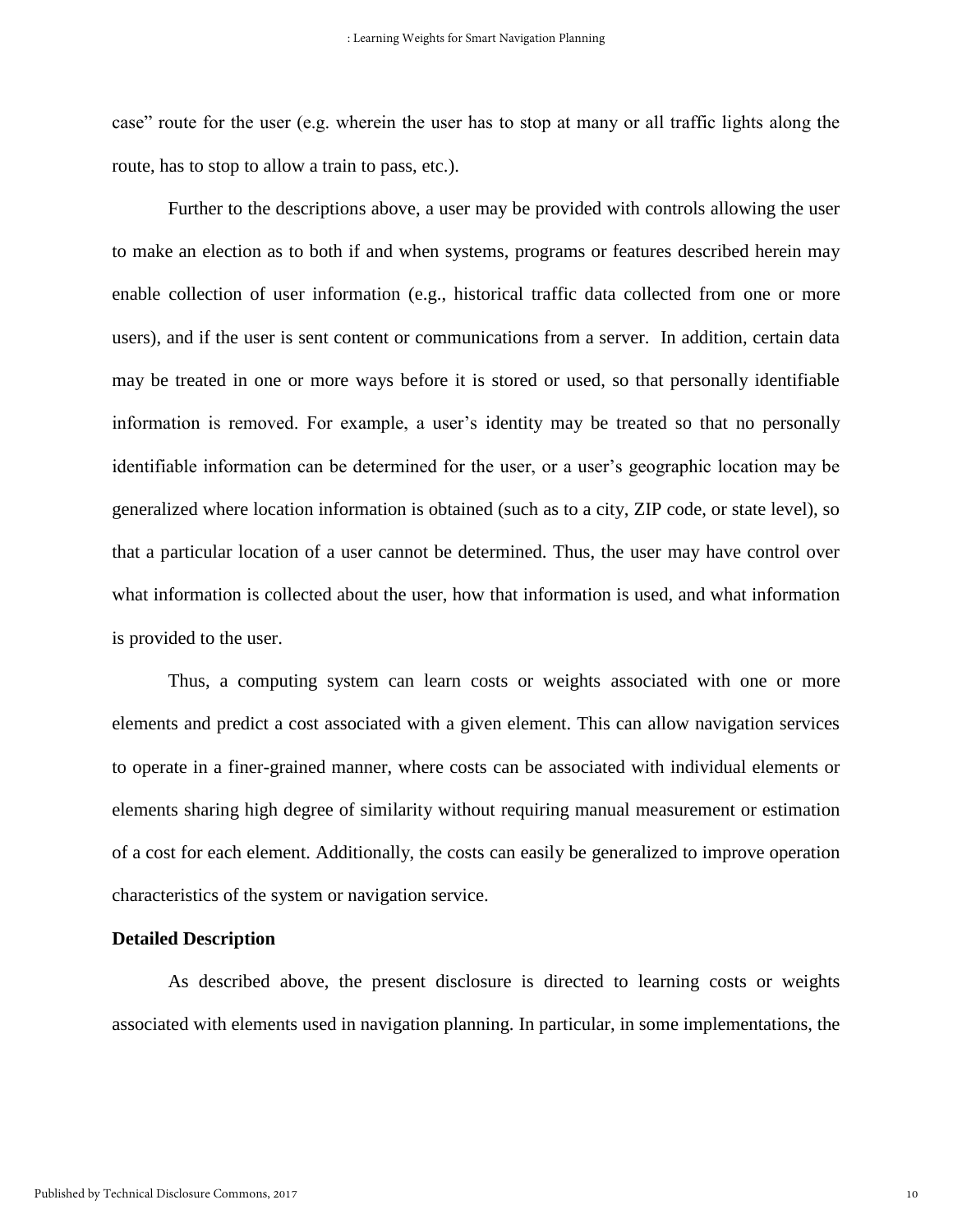systems and methods of the present disclosure can include or otherwise leverage one or more machine-learned models to predict a travel cost or weight associated with an element based on properties of the element and/or time data and/or weather data.

Figure 1 depicts a block diagram of an example machine-learned model according to example implementations of the present disclosure. As illustrated in Figure 1, in some implementations, the machine-learned model is trained to receive input data of one or more types and, in response, provide output data of one or more types. Thus, Figure 1 illustrates the machine-learned model performing inference.

In some implementations, the input data can include one or more features that are associated with an instance or an example. In some implementations, the one or more features associated with the instance or example can be organized into a feature vector. In some implementations, the output data can include one or more predictions. Predictions can also be referred to as inferences. Thus, given features associated with a particular instance, the machinelearned model can output a prediction for such instance based on the features.

The machine-learned model can be or include one or more of various different types of machine-learned models. In particular, in some implementations, the machine-learned model can perform classification, regression, clustering, anomaly detection, recommendation generation, and/or other tasks.

In some implementations, the machine-learned model can perform various types of classification based on the input data. For example, the machine-learned model can perform binary classification or multiclass classification. In binary classification, the output data can include a classification of the input data into one of two different classes. In multiclass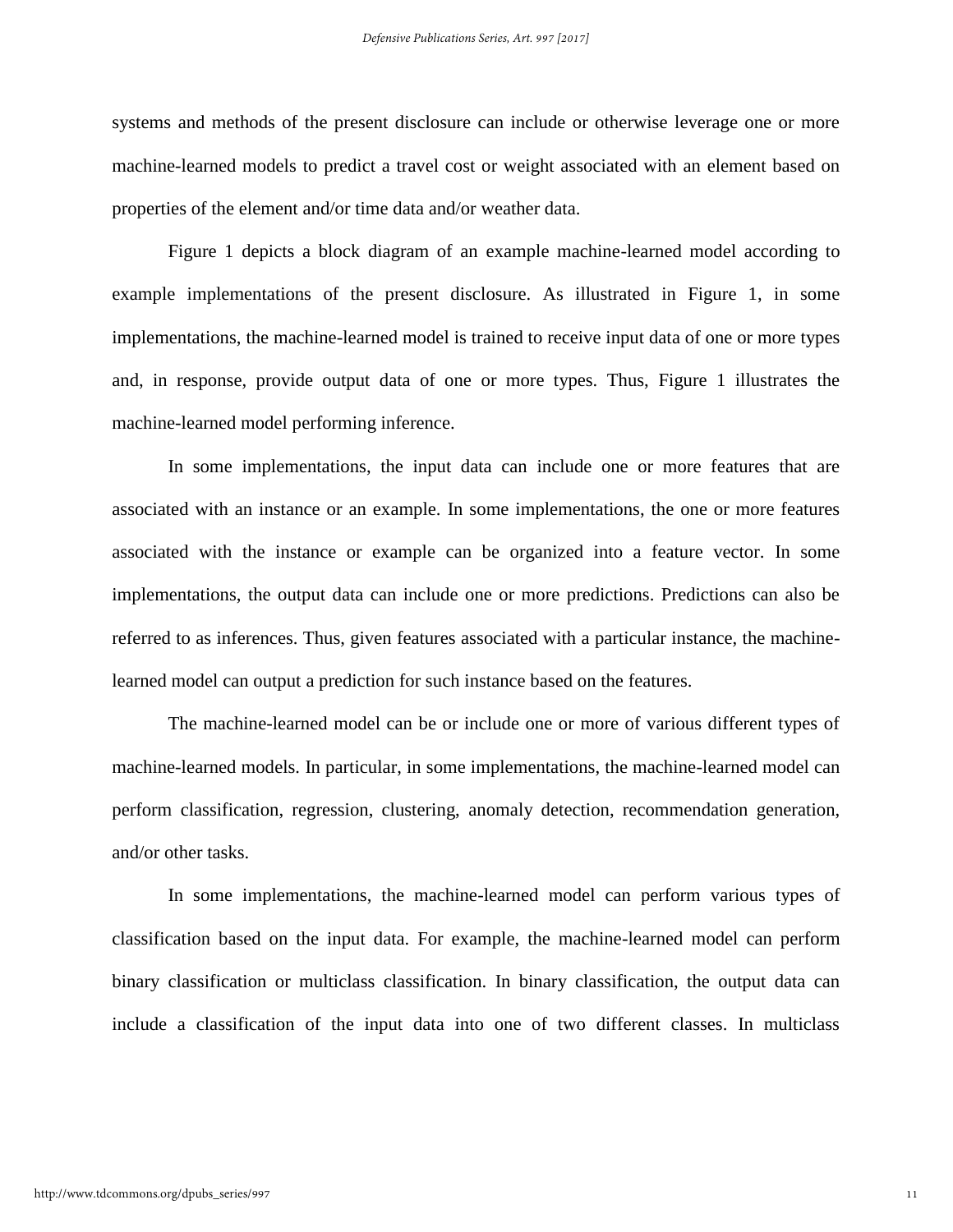classification, the output data can include a classification of the input data into one (or more) of more than two classes. The classifications can be single label or multi-label.

In some implementations, the machine-learned model can perform discrete categorical classification in which the input data is simply classified into one or more classes or categories.

In some implementations, the machine-learned model can perform classification in which the machine-learned model provides, for each of one or more classes, a numerical value descriptive of a degree to which it is believed that the input data should be classified into the corresponding class. In some instances, the numerical values provided by the machine-learned model can be referred to as "confidence scores" that are indicative of a respective confidence associated with classification of the input into the respective class. In some implementations, the confidence scores can be compared to one or more thresholds to render a discrete categorical prediction. In some implementations, only a certain number of classes (e.g., one) with the relatively largest confidence scores can be selected to render a discrete categorical prediction.

In some implementations, the machine-learned model can provide a probabilistic classification. For example, the machine-learned model can be able to predict, given a sample input, a probability distribution over a set of classes. Thus, rather than outputting only the most likely class to which the sample input should belong, the machine-learned model can output, for each class, a probability that the sample input belongs to such class. In some implementations, the probability distribution over all possible classes can sum to one. In some implementations, a softmax function or layer can be used to squash a set of real values respectively associated with the possible classes to a set of real values in the range  $(0, 1)$  that sum to one.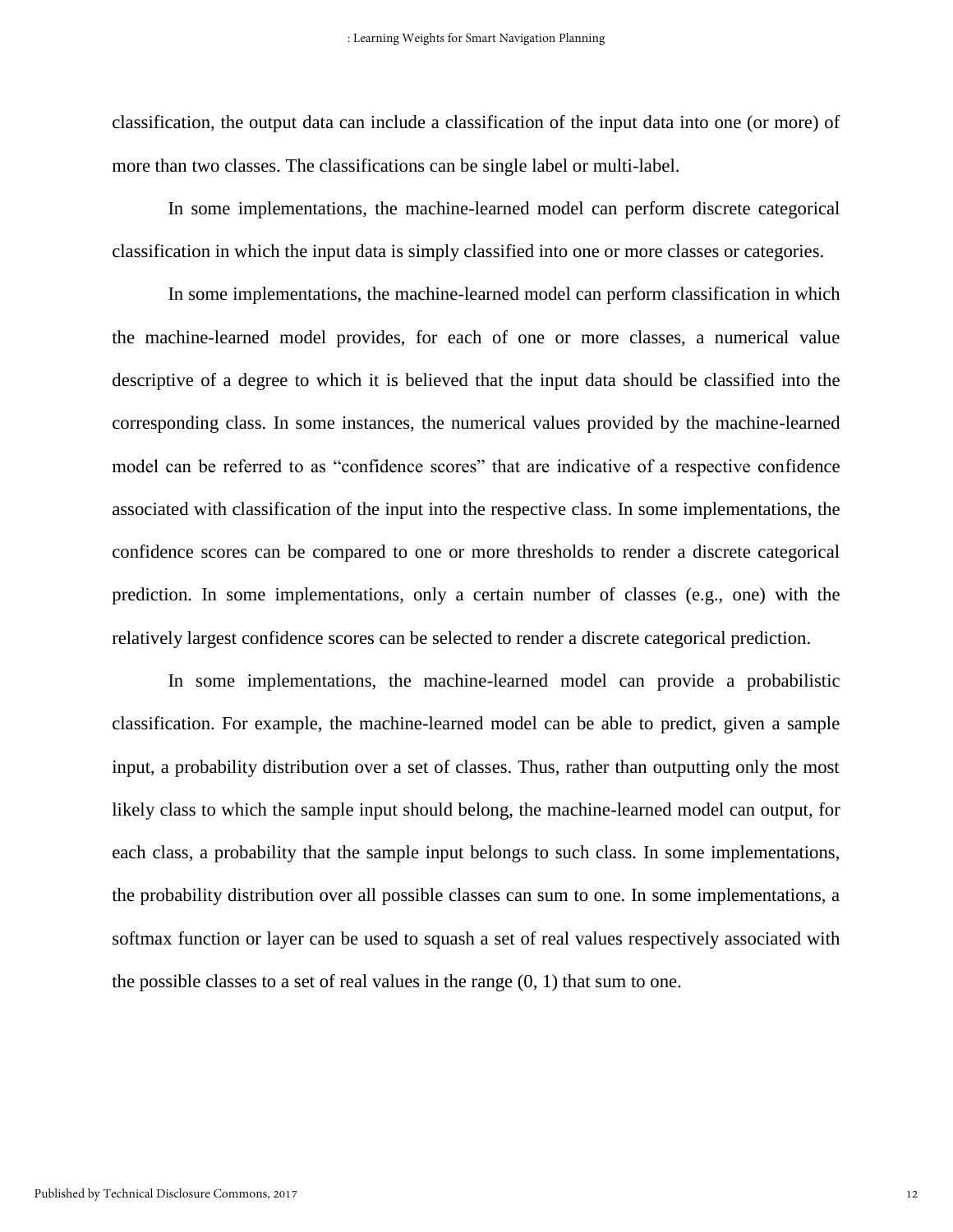In some implementations, the probabilities provided by the probability distribution can be compared to one or more thresholds to render a discrete categorical prediction. In some implementations, only a certain number of classes (e.g., one) with the relatively largest predicted probability can be selected to render a discrete categorical prediction.

In some implementations in which the machine-learned model performs classification, the machine-learned model can be trained using supervised learning techniques. For example, the machine-learned model can be trained on a training dataset that includes training examples labeled as belonging (or not belonging) to one or more classes. Further details regarding supervised training techniques are provided below.

In some implementations, the machine-learned model can perform regression to provide output data in the form of a continuous numeric value. The continuous numeric value can correspond to any number of different metrics or numeric representations, including, for example, currency values, scores, or other numeric representations. As examples, the machinelearned model can perform linear regression, polynomial regression, or nonlinear regression. As examples, the machine-learned model can perform simple regression or multiple regression. As described above, in some implementations, a softmax function or layer can be used to squash a set of real values respectively associated with a two or more possible classes to a set of real values in the range (0, 1) that sum to one.

In some implementations, the machine-learned model can perform various types of clustering. For example, the machine-learned model can identify one or more previously-defined clusters to which the input data most likely corresponds. As another example, the machinelearned model can identify one or more clusters within the input data. That is, in instances in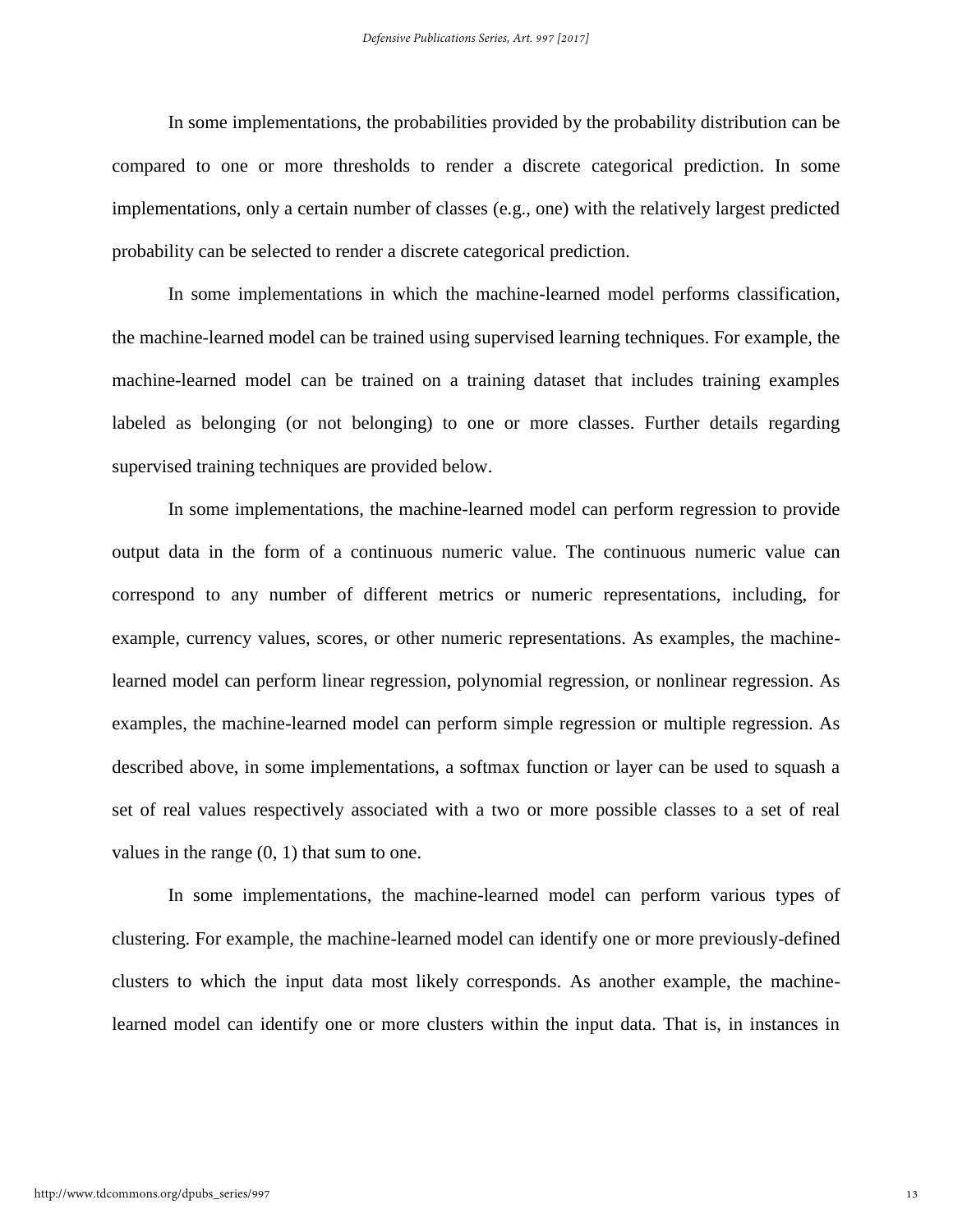which the input data includes multiple objects, documents, or other entities, the machine-learned model can sort the multiple entities included in the input data into a number of clusters. In some implementations in which the machine-learned model performs clustering, the machine-learned model can be trained using unsupervised learning techniques.

In some implementations, the machine-learned model can perform anomaly detection or outlier detection. For example, the machine-learned model can identify input data that does not conform to an expected pattern or other characteristic (e.g., as previously observed from previous input data). As examples, the anomaly detection can be used for fraud detection or system failure detection.

In some implementations, the machine-learned model can provide output data in the form of one or more recommendations. For example, the machine-learned model can be included in a recommendation system or engine. As an example, given input data that describes previous outcomes for certain entities (e.g., a score, ranking, or rating indicative of an amount of success or enjoyment), the machine-learned model can output a suggestion or recommendation of one or more additional entities that, based on the previous outcomes, are expected to have a desired outcome (e.g., elicit a score, ranking, or rating indicative of success or enjoyment). As one example, given input data descriptive of a number of products purchased or rated highly by a user, a recommendation system can output a suggestion or recommendation of an additional product that the user might enjoy or wish to purchase.

In some implementations, the machine-learned model can act as an agent within an environment. For example, the machine-learned model can be trained using reinforcement learning, which will be discussed in further detail below.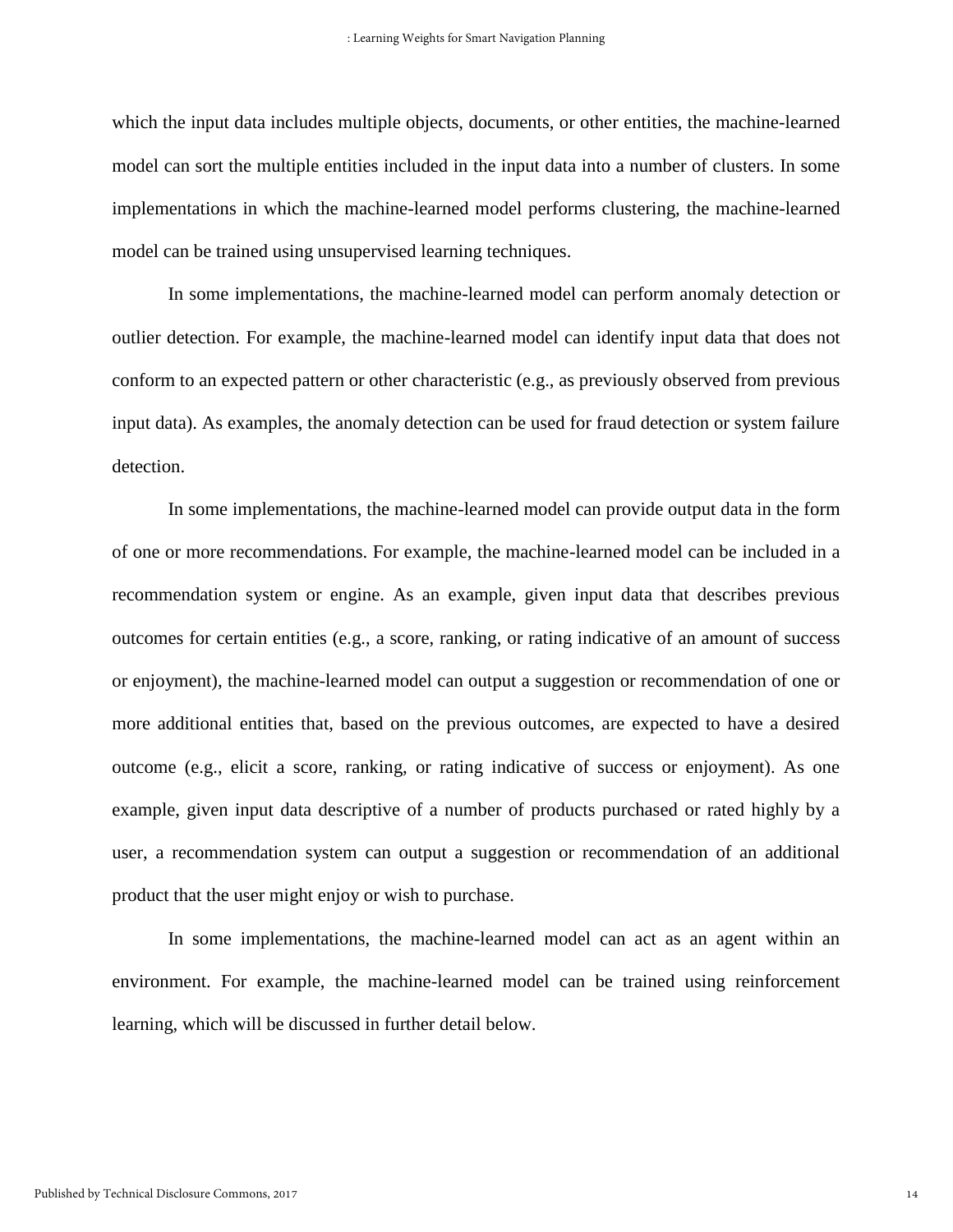In some implementations, the machine-learned model can be a parametric model while, in other implementations, the machine-learned model can be a non-parametric model. In some implementations, the machine-learned model can be a linear model while, in other implementations, the machine-learned model can be a non-linear model.

As described above, the machine-learned model can be or include one or more of various different types of machine-learned models. Examples of such different types of machine-learned models are provided below for illustration. One or more of the example models described below can be used (e.g., combined) to provide the output data in response to the input data. Additional models beyond the example models provided below can be used as well.

In some implementations, the machine-learned model can be or include one or more classifier models such as, for example, linear classification models; quadratic classification models; etc.

In some implementations, the machine-learned model can be or include one or more regression models such as, for example, simple linear regression models; multiple linear regression models; logistic regression models; stepwise regression models; multivariate adaptive regression splines; locally estimated scatterplot smoothing models; etc.

In some implementations, the machine-learned model can be or include one or more decision tree-based models such as, for example, classification and/or regression trees; iterative dichotomiser 3 decision trees; C4.5 decision trees; chi-squared automatic interaction detection decision trees; decision stumps; conditional decision trees; etc.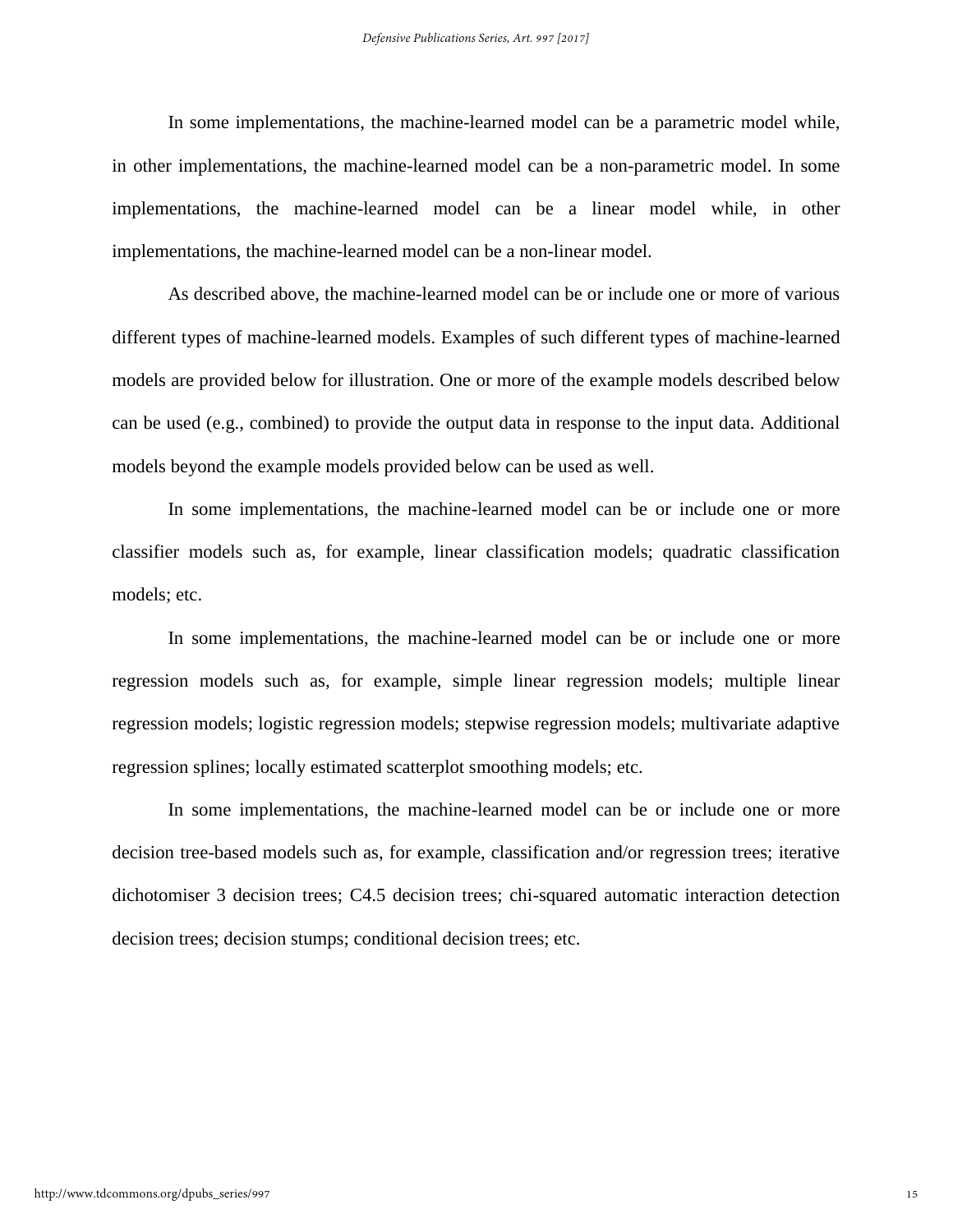In some implementations, the machine-learned model can be or include one or more kernel machines. In some implementations, the machine-learned model can be or include one or more support vector machines.

In some implementations, the machine-learned model can be or include one or more instance-based learning models such as, for example, learning vector quantization models; selforganizing map models; locally weighted learning models; etc.

In some implementations, the machine-learned model can be or include one or more nearest neighbor models such as, for example, k-nearest neighbor classifications models; knearest neighbors regression models; etc.

In some implementations, the machine-learned model can be or include one or more Bayesian models such as, for example, naïve Bayes models; Gaussian naïve Bayes models; multinomial naïve Bayes models; averaged one-dependence estimators; Bayesian networks; Bayesian belief networks; hidden Markov models; etc.

In some implementations, the machine-learned model can be or include one or more artificial neural networks (also referred to simply as neural networks). A neural network can include a group of connected nodes, which also can be referred to as neurons or perceptrons. A neural network can be organized into one or more layers. Neural networks that include multiple layers can be referred to as "deep" networks. A deep network can include an input layer, an output layer, and one or more hidden layers positioned between the input layer and the output layer. The nodes of the neural network can be connected or non-fully connected.

In some implementations, the machine-learned model can be or include one or more feed forward neural networks. In feed forward networks, the connections between nodes do not form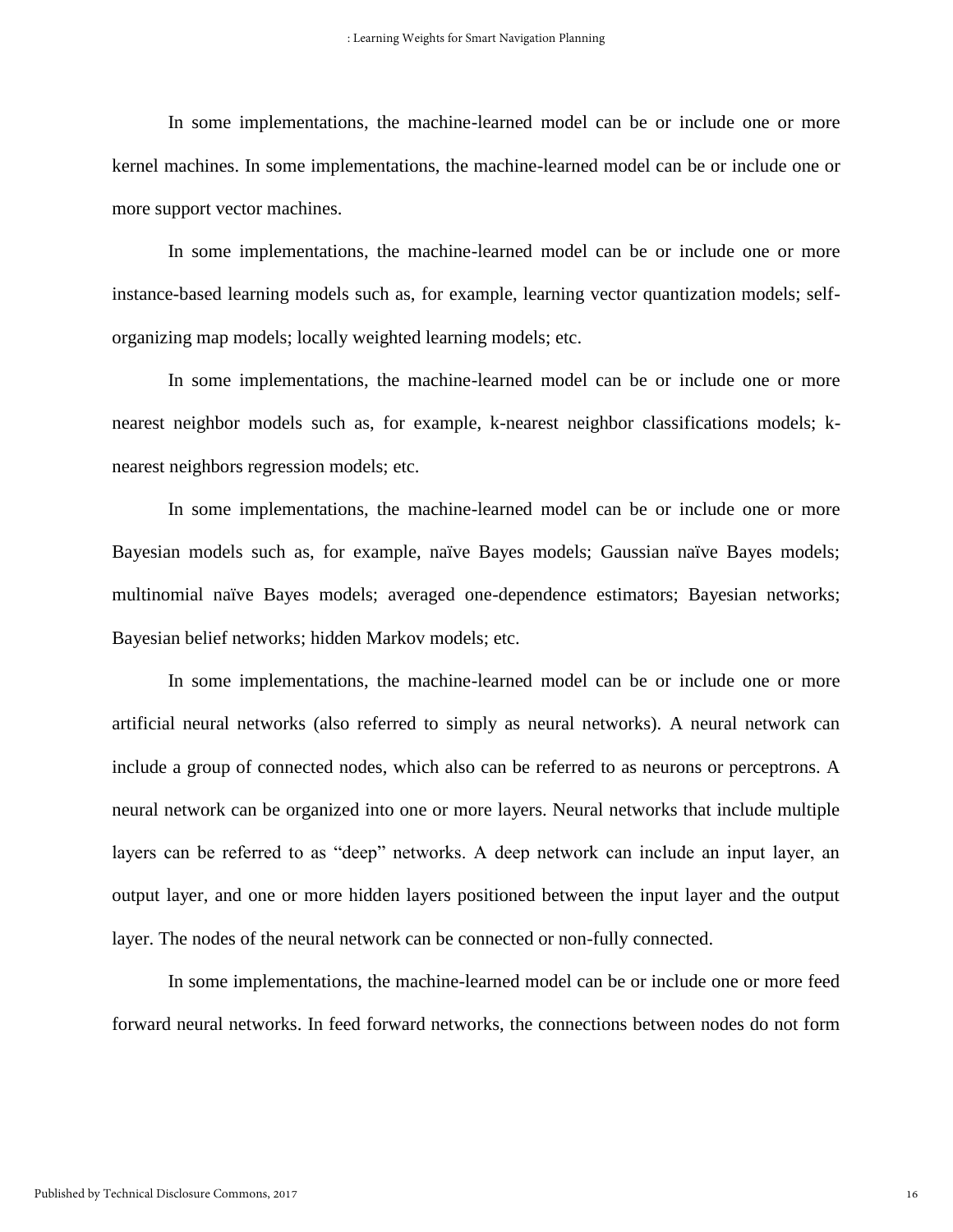a cycle. For example, each connection can connect a node from an earlier layer to a node from a later layer.

In some instances, the machine-learned model can be or include one or more recurrent neural networks. In some instances, at least some of the nodes of a recurrent neural network can form a cycle. Recurrent neural networks can be especially useful for processing input data that is sequential in nature. In particular, in some instances, a recurrent neural network can pass or retain information from a previous portion of the input data sequence to a subsequent portion of the input data sequence through the use of recurrent or directed cyclical node connections.

As one example, sequential input data can include time-series data (e.g., sensor data versus time or imagery captured at different times). For example, a recurrent neural network can analyze sensor data versus time to detect or predict a swipe direction, to perform handwriting recognition, etc. As another example, sequential input data can include words in a sentence (e.g., for natural language processing, speech detection or processing, etc.); notes in a musical composition; sequential actions taken by a user (e.g., to detect or predict sequential application usage); sequential object states; etc.

Example recurrent neural networks include long short-term (LSTM) recurrent neural networks; gated recurrent units; bi-direction recurrent neural networks; continuous time recurrent neural networks; neural history compressors; echo state networks; Elman networks; Jordan networks; recursive neural networks; Hopfield networks; fully recurrent networks; sequence-tosequence configurations; etc.

In some implementations, the machine-learned model can be or include one or more convolutional neural networks. In some instances, a convolutional neural network can include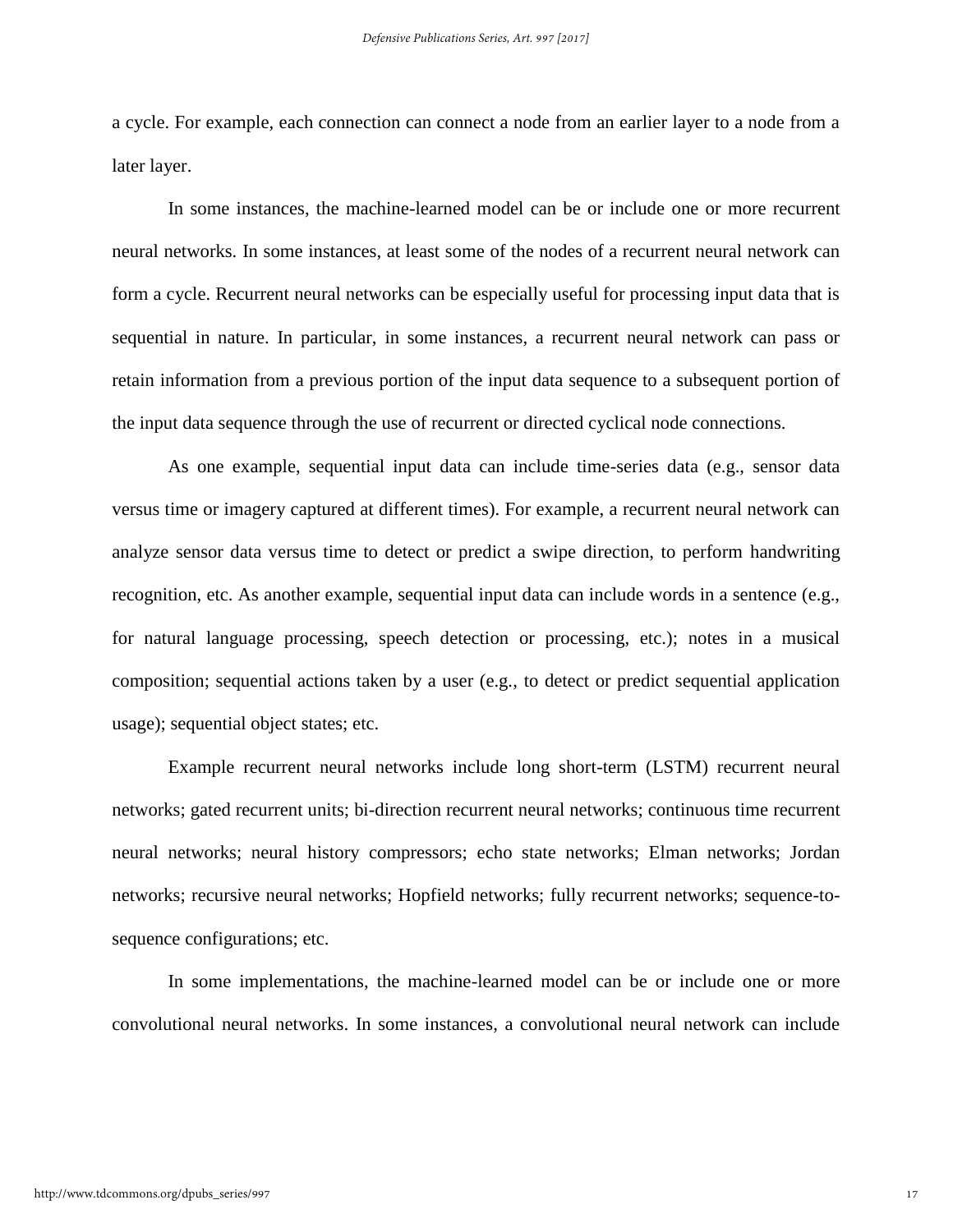one or more convolutional layers that perform convolutions over input data using learned filters. Filters can also be referred to as kernels. Convolutional neural networks can be especially useful for vision problems such as when the input data includes imagery such as still images or video. However, convolutional neural networks can also be applied for natural language processing.

In some implementations, the machine-learned model can be or include one or more generative networks such as, for example, generative adversarial networks. Generative networks can be used to generate new data such as new images or other content.

In some implementations, the machine-learned model can be or include an autoencoder. In some instances, the aim of an autoencoder is to learn a representation (e.g., a lowerdimensional encoding) for a set of data, typically for the purpose of dimensionality reduction. For example, in some instances, an autoencoder can seek to encode the input data and then provide output data that reconstructs the input data from the encoding. Recently, the autoencoder concept has become more widely used for learning generative models of data. In some instances, the autoencoder can include additional losses beyond reconstructing the input data.

In some implementations, the machine-learned model can be or include one or more other forms of artificial neural networks such as, for example, deep Boltzmann machines; deep belief networks; stacked autoencoders; etc. Any of the neural networks described herein can be combined (e.g., stacked) to form more complex networks.

In some implementations, one or more neural networks can be used to provide an embedding based on the input data. For example, the embedding can be a representation of knowledge abstracted from the input data into one or more learned dimensions. In some instances, embeddings can be a useful source for identifying related entities. In some instances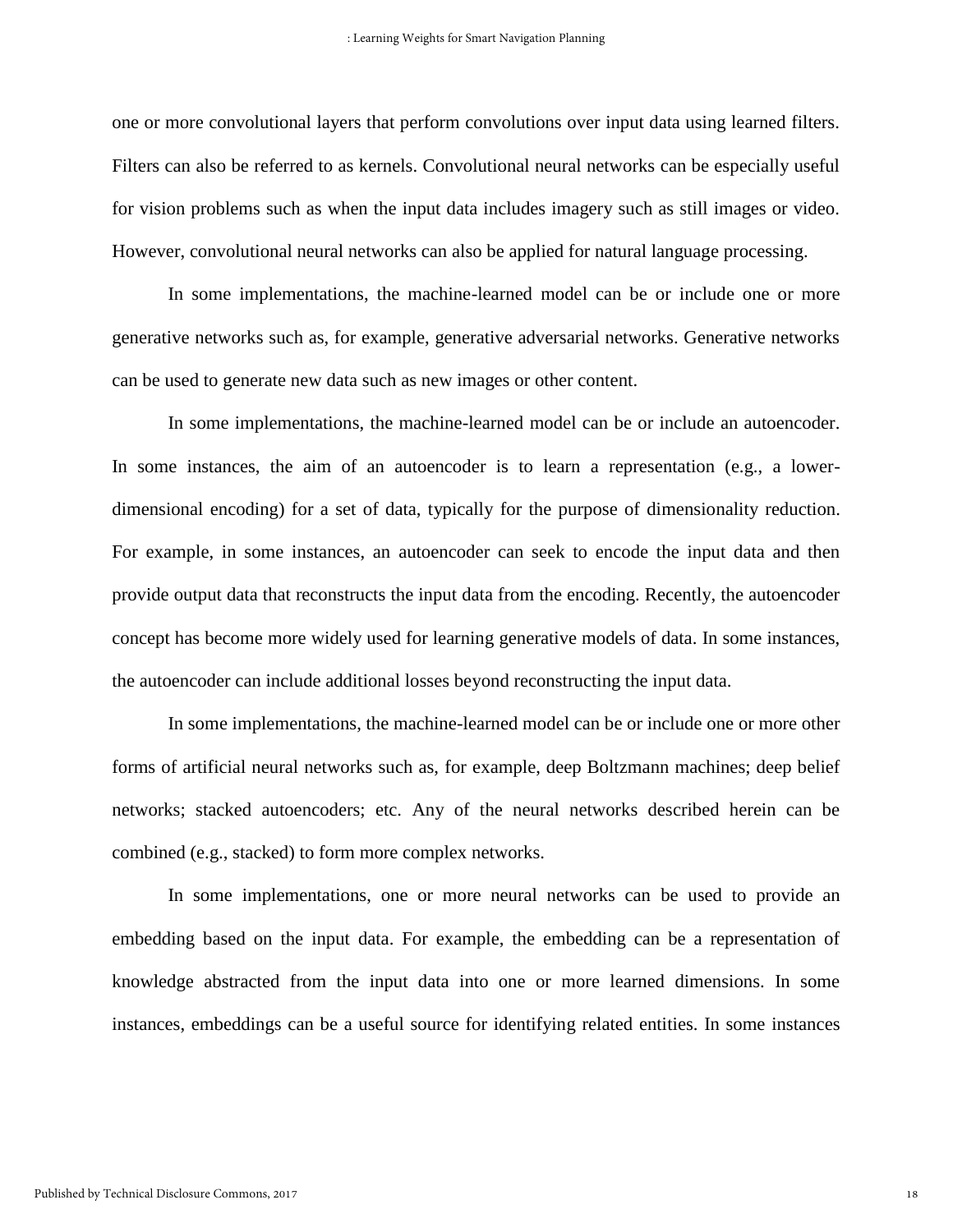embeddings can be extracted from the output of the network, while in other instances embeddings can be extracted from any hidden node or layer of the network (e.g., a close to final but not final layer of the network). Embeddings can be useful for performing auto suggest next video, product suggestion, entity or object recognition, etc. In some instances, embeddings be useful inputs for downstream models. For example, embeddings can be useful to generalize input data (e.g., search queries) for a downstream model or processing system.

In some implementations, the machine-learned model can include one or more clustering models such as, for example, k-means clustering models; k-medians clustering models; expectation maximization models; hierarchical clustering models; etc.

In some implementations, the machine-learned model can perform one or more dimensionality reduction techniques such as, for example, principal component analysis; kernel principal component analysis; graph-based kernel principal component analysis; principal component regression; partial least squares regression; Sammon mapping; multidimensional scaling; projection pursuit; linear discriminant analysis; mixture discriminant analysis; quadratic discriminant analysis; generalized discriminant analysis; flexible discriminant analysis; autoencoding; etc.

In some implementations, the machine-learned model can perform or be subjected to one or more reinforcement learning techniques such as Markov decision processes; dynamic programming; Q functions or Q-learning; value function approaches; deep Q-networks; differentiable neural computers; asynchronous advantage actor-critics; deterministic policy gradient; etc.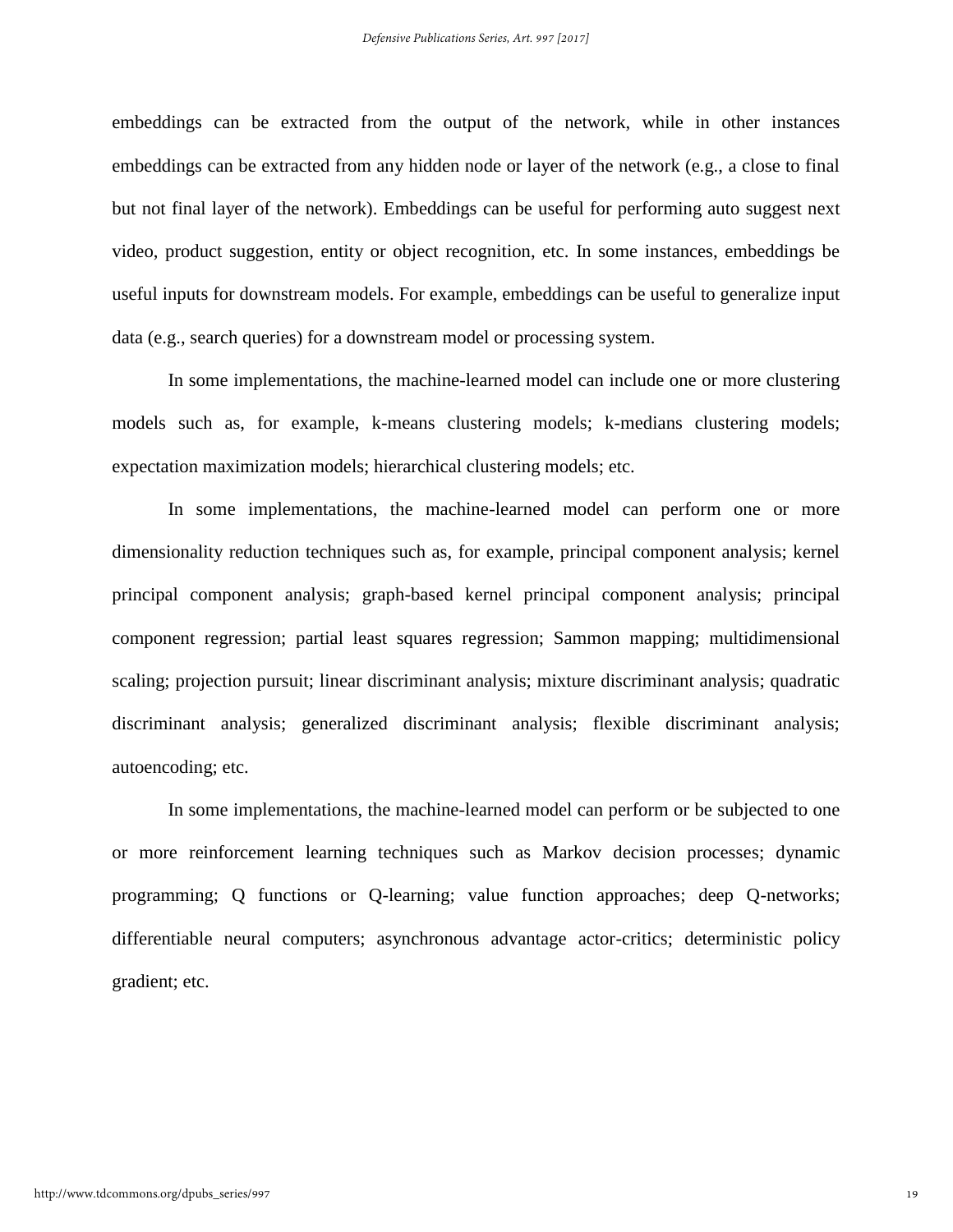In some implementations, the machine-learned model can be an autoregressive model. In some instances, an autoregressive model can specify that the output data depends linearly on its own previous values and on a stochastic term. In some instances, an autoregressive model can take the form of a stochastic difference equation. One example autoregressive model is WaveNet, which is a generative model for raw audio.

In some implementations, the machine-learned model can include or form part of a multiple model ensemble. As one example, bootstrap aggregating can be performed, which can also be referred to as "bagging." In bootstrap aggregating, a training dataset is split into a number of subsets (e.g., through random sampling with replacement) and a plurality of models are respectively trained on the number of subsets. At inference time, respective outputs of the plurality of models can be combined (e.g., through averaging, voting, or other techniques) and used as the output of the ensemble.

One example model ensemble is a random forest, which can also be referred to as a random decision forest. Random forests are an ensemble learning method for classification, regression, and other tasks. Random forests are generated by producing a plurality of decision trees at training time. In some instances, at inference time, the class that is the mode of the classes (classification) or the mean prediction (regression) of the individual trees can be used as the output of the forest. Random decision forests can correct for decision trees' tendency to overfit their training set.

Another example ensemble technique is stacking, which can, in some instances, be referred to as stacked generalization. Stacking includes training a combiner model to blend or otherwise combine the predictions of several other machine-learned models. Thus, a plurality of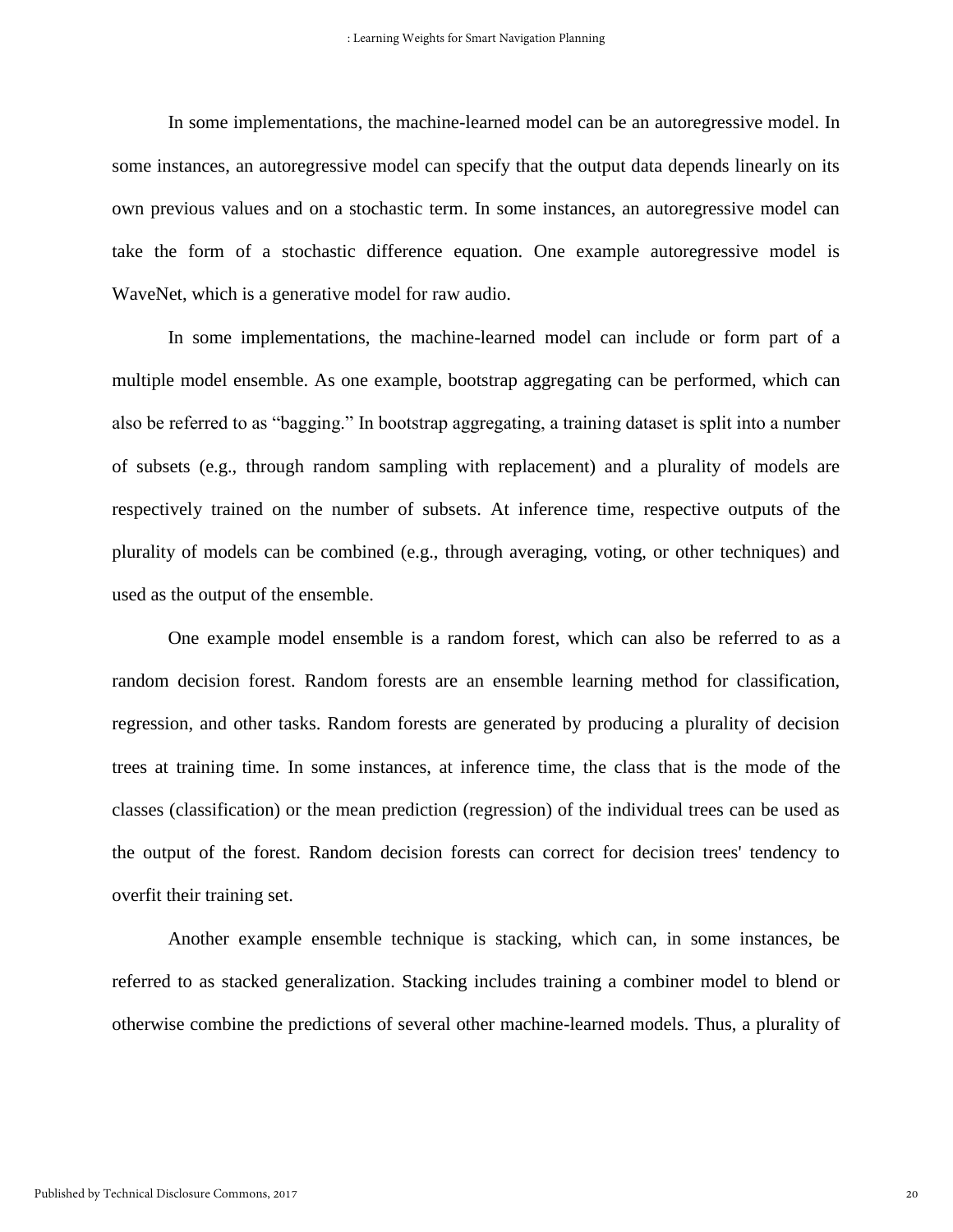machine-learned models (e.g., of same or different type) can be trained based on training data. In addition, a combiner model can be trained to take the predictions from the other machine-learned models as inputs and, in response, produce a final inference or prediction. In some instances, a single-layer logistic regression model can be used as the combiner model.

Another example ensemble technique is boosting. Boosting can include incrementally building an ensemble by iteratively training weak models and then adding to a final strong model. For example, in some instances, each new model can be trained to emphasize the training examples that previous models misinterpreted (e.g., misclassified). For example, a weight associated with each of such misinterpreted examples can be increased. One common implementation of boosting is AdaBoost, which can also be referred to as Adaptive Boosting. Other example boosting techniques include LPBoost; TotalBoost; BrownBoost; xgboost; MadaBoost, LogitBoost, gradient boosting; etc.

Furthermore, any of the models described above (e.g., regression models and artificial neural networks) can be combined to form an ensemble. As an example, an ensemble can include a top level machine-learned model or a heuristic function to combine and/or weight the outputs of the models that form the ensemble.

In some implementations, multiple machine-learned models (e.g., that form an ensemble) can be linked and trained jointly (e.g., through backpropagation of errors sequentially through the model ensemble). However, in some implementations, only a subset (e.g., one) of the jointly trained models is used for inference.

In some implementations, the machine-learned model can be used to preprocess the input data for subsequent input into another model. For example, the machine-learned model can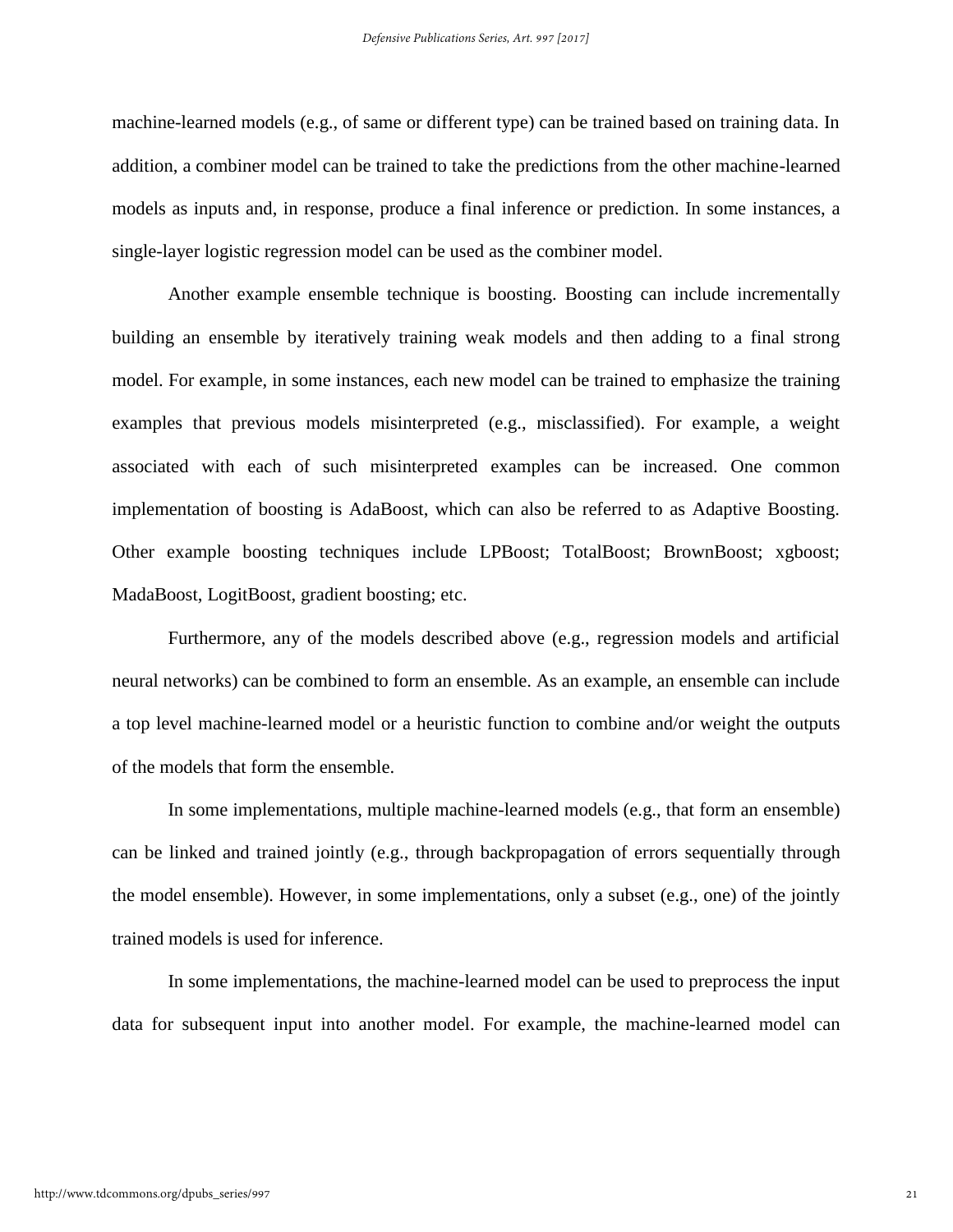perform dimensionality reduction techniques and embeddings (e.g., matrix factorization, principal components analysis, singular value decomposition, word2vec/GLOVE, and/or related approaches); clustering; and even classification and regression for downstream consumption. Many of these techniques have been discussed above and will be further discussed below.

Referring again to Figure 1, and as discussed above, the machine-learned model can be trained or otherwise configured to receive the input data and, in response, provide the output data. The input data can include different types, forms, or variations of input data. As examples, in various implementations, the input data can include properties of an element. For instance, properties of the element can be characteristics of a real-world feature corresponding to the element. Properties of the element can be, for example, type (e.g. intersection, intersection with traffic lights, left turn, right turn, lane, direction, highway, interstate, residential street, etc.), location (e.g. by city, state, province, district, country, etc.) and/or characteristics of the location (e.g. gradient, climbing, descending, flat, etc.), curvature, number of lanes, exact location (e.g. by road, intersection, lane, etc.), pavement type, line type, shoulder type, guardrail type, speed limit, typical speed (may be higher or lower than the speed limit), etc.

Input data can additionally or alternatively include time data. For example, time data can include information corresponding to time of day, day of week, day, month, season, year, combination thereof, or other suitable time information. As an example, time data can represent a time for which the cost is to be determined, as the cost may vary with time. For example, if a user of a navigation service is commuting to work and is expected to reach element A at 8:15 AM (e.g. from costs associated with prior elements in a route), the time data may be a timestamp or integer corresponding to 8:15 AM. The time data may be for a time before or after a current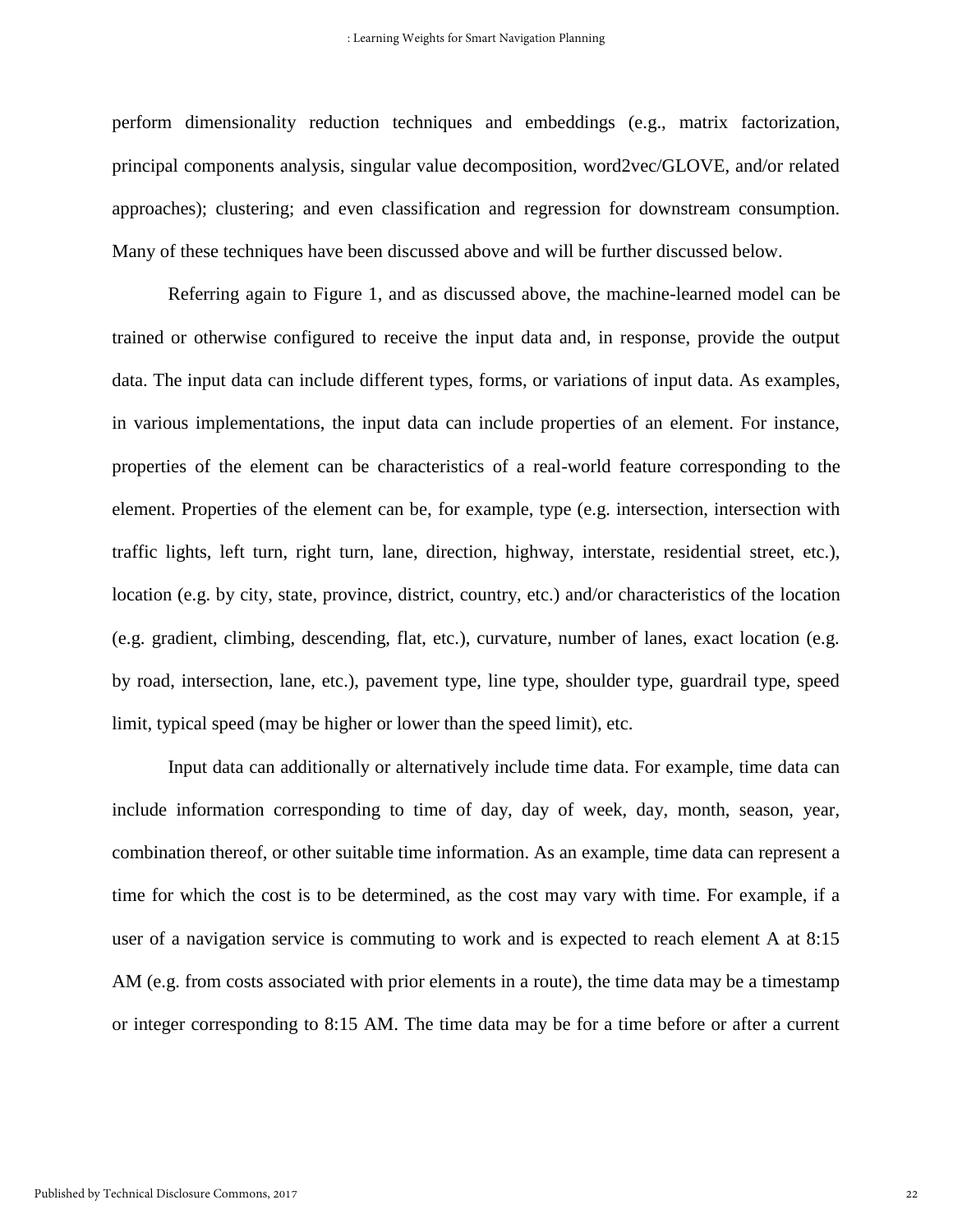time or the current. As another example, if it is 8:00 AM when a user of a navigation service plans a route and the user is expected to reach element A at 8:15 AM (e.g. from costs associated with prior elements in the route), the time data may be a timestamp or integer corresponding to 8:00 AM (e.g. the time at which the route is planned), 8:15 AM (the time at which the user is expected to reach the element), a time after 8:15 AM (e.g. to account for potential user stops or delays), or some other suitable time, or combination thereof. The time data may additionally include day of week and/or date information (e.g. 8:15 AM on Thursday, November 16, 2017), as the cost may vary with day of week and/or date.

Input data can additionally or alternatively include weather data. For example, weather data can include information corresponding to temperature, precipitation type and/or level, wind speed, advisories or warnings, humidity, icing conditions, pressure, UV index, cloud cover, sun direction, or other suitable weather data, or combination thereof. The weather data can be associated with a time for which a cost is to be determined (e.g. associated with the time data) and or a location for which a cost is to be determined (e.g. associated with location data). For example, the weather data can be current weather data and/or future weather data (e.g. a forecast) associated with a second, minute, hour, day, week, or other suitable time. As another example, the weather data can be associated with the location of the element, such as with a coordinate location, city, county, state, district, province, etc. As an example, if a user of a navigation service is commuting to work and is expected to reach element A at 8:15 AM on some day (e.g. from costs associated with prior elements in a route), the weather data can be associated with 8:15 AM on the day at the location of element A. As another example, if it is 8:00 AM on some day when a user of a navigation service plans a route and the user is expected to reach element A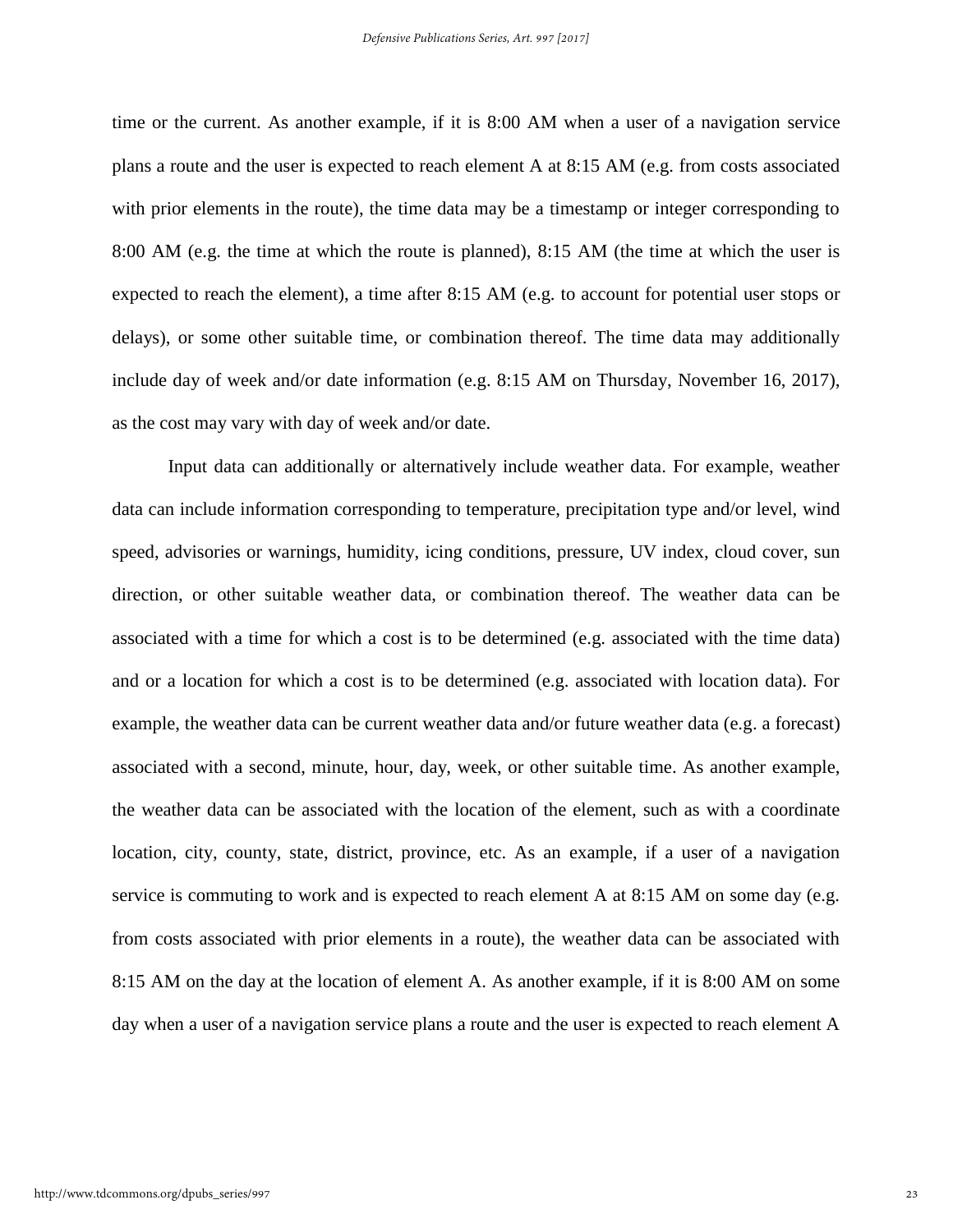at 8:15 AM on the same day (e.g. from costs associated with prior elements in the route), the weather data may be associated with a time such as 8:00 AM on the same day (e.g. the time at which the route is planned), 8:15 AM on the same day(the time at which the user is expected to reach the element), a time after 8:15 AM (e.g. to account for potential user stops or delays), or some other suitable time, or combination thereof.

In some implementations, the machine-learned model can receive and use the input data in its raw form. In some implementations, the raw input data can be preprocessed. Thus, in addition or alternatively to the raw input data, the machine-learned model can receive and use the preprocessed input data.

In some implementations, preprocessing the input data can include extracting one or more additional features from the raw input data. For example, feature extraction techniques can be applied to the input data to generate one or more new, additional features. Example feature extraction techniques include edge detection; corner detection; blob detection; ridge detection; scale-invariant feature transform; motion detection; optical flow; Hough transform; etc.

In some implementations, the extracted features can include or be derived from transformations of the input data into other domains and/or dimensions. As an example, the extracted features can include or be derived from transformations of the input data into the frequency domain. For example, wavelet transformations and/or fast Fourier transforms can be performed on the input data to generate additional features.

In some implementations, the extracted features can include statistics calculated from the input data or certain portions or dimensions of the input data. Example statistics include the mode, mean, maximum, minimum, or other metrics of the input data or portions thereof.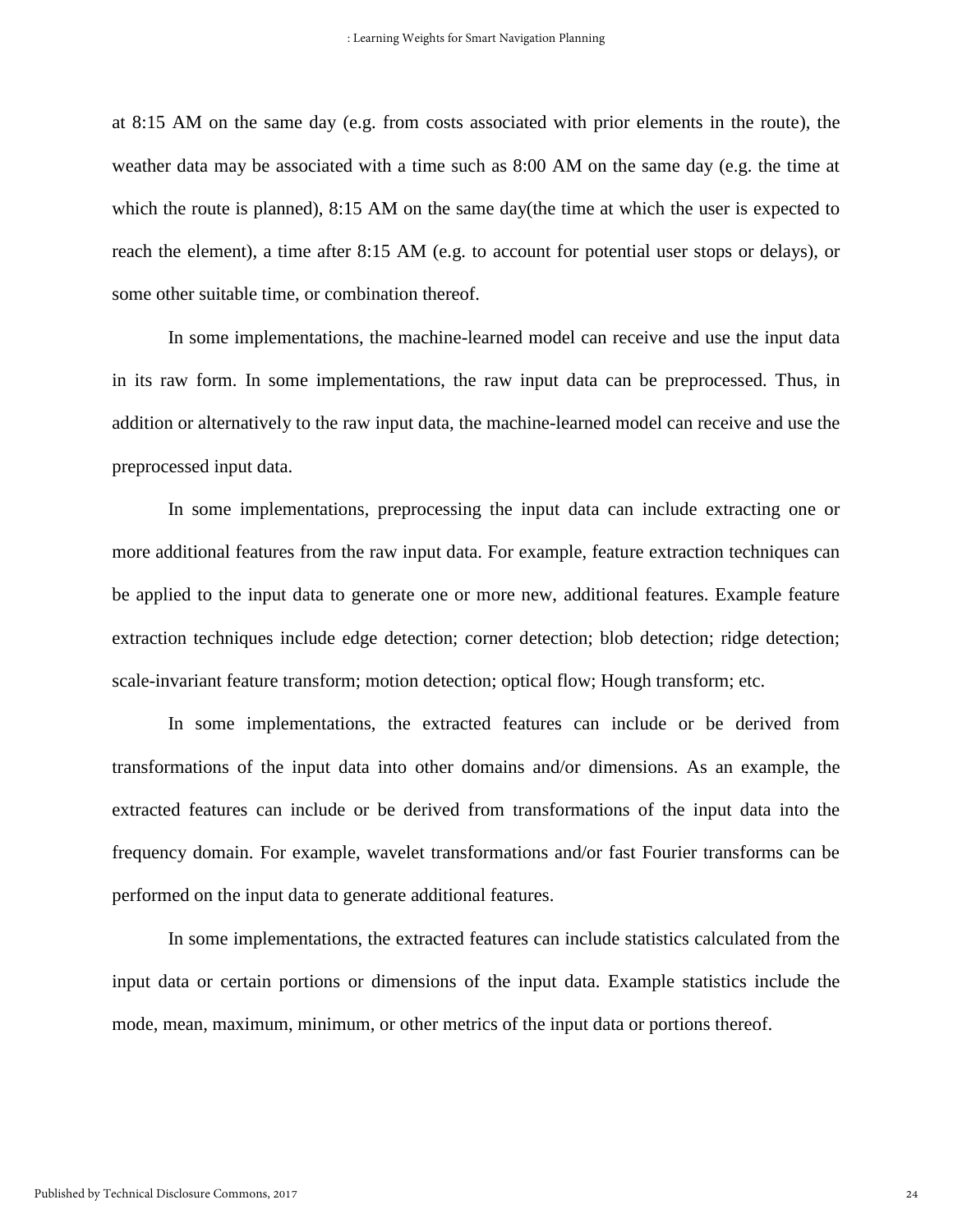In some implementations, as described above, the input data can be sequential in nature. In some instances, the sequential input data can be generated by sampling or otherwise segmenting a stream of input data. As one example, frames can be extracted from a video. In some implementations, sequential data can be made non-sequential through summarization.

As another example preprocessing technique, portions of the input data can be imputed. For example, additional synthetic input data can be generated through interpolation and/or extrapolation.

As another example preprocessing technique, some or all of the input data can be scaled, standardized, normalized, generalized, and/or regularized. Example regularization techniques include ridge regression; least absolute shrinkage and selection operator (LASSO); elastic net; least-angle regression; cross-validation; L1 regularization; L2 regularization; etc. As one example, some or all of the input data can be normalized by subtracting the mean across a given dimension's feature values from each individual feature value and then dividing by the standard deviation or other metric.

As another example preprocessing technique, some or all or the input data can be quantized or discretized. As yet another example, qualitative features or variables included in the input data can be converted to quantitative features or variables. For example, one hot encoding can be performed.

In some implementations, dimensionality reduction techniques can be applied to the input data prior to input into the machine-learned model. Several examples of dimensionality reduction techniques are provided above, including, for example, principal component analysis; kernel principal component analysis; graph-based kernel principal component analysis; principal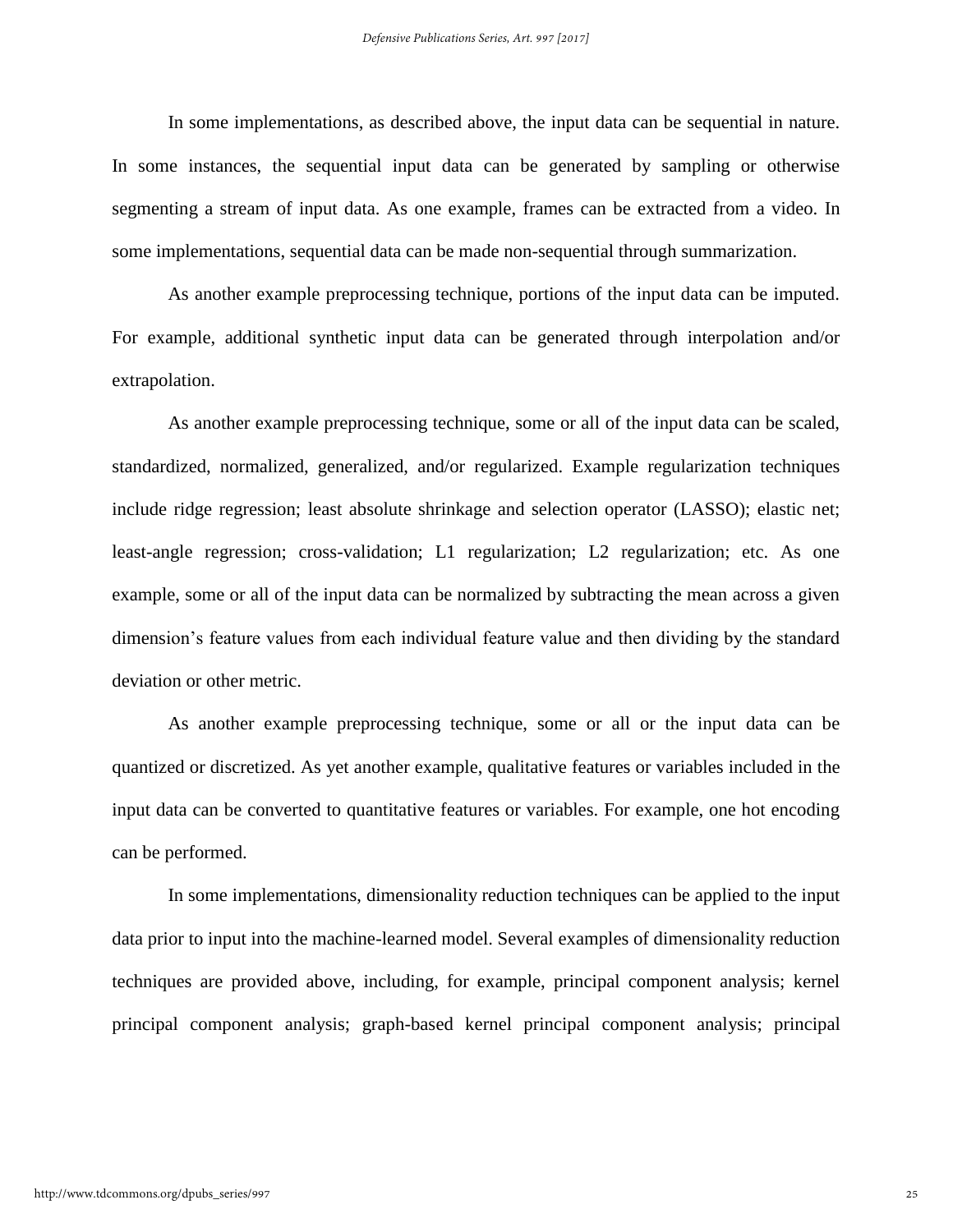component regression; partial least squares regression; Sammon mapping; multidimensional scaling; projection pursuit; linear discriminant analysis; mixture discriminant analysis; quadratic discriminant analysis; generalized discriminant analysis; flexible discriminant analysis; autoencoding; etc.

In some implementations, during training, the input data can be intentionally deformed in any number of ways to increase model robustness, generalization, or other qualities. Example techniques to deform the input data include adding noise; changing color, shade, or hue; magnification; segmentation; amplification; etc.

Referring again to Figure 1, in response to receipt of the input data, the machine-learned model can provide the output data. The output data can include different types, forms, or variations of output data. As examples, in various implementations, the output data can include a cost or weight associated with the one or more elements. For example, the cost can correspond to a time duration that a real-world vehicle would take to traverse a real-world feature corresponding to the element. The cost can be associated with a time (e.g. a second, minute, hour, day, etc.) and/or weather condition (e.g. temperature, precipitation type and/or level, wind speed, advisories or warnings, humidity, icing conditions, pressure, UV index, cloud cover, sun direction, etc.).

As discussed above, in some implementations, the output data can include various types of classification data (e.g., binary classification, multiclass classification, single label, multilabel, discrete classification, regressive classification, probabilistic classification, etc.) or can include various types of regressive data (e.g., linear regression, polynomial regression, nonlinear regression, simple regression, multiple regression, etc.). In other instances, the output data can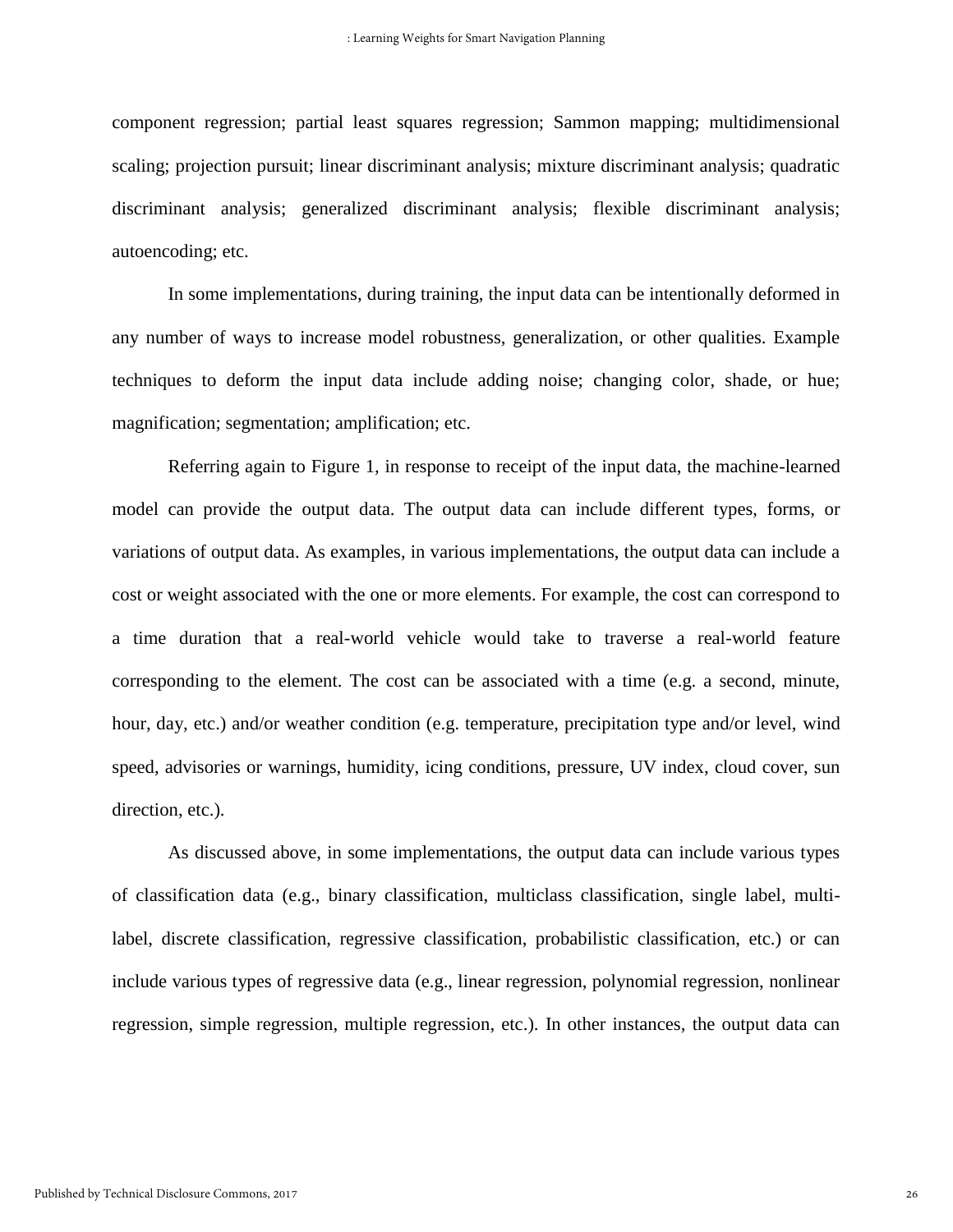include clustering data, anomaly detection data, recommendation data, or any of the other forms of output data discussed above.

In some implementations, the output data can influence downstream processes or decision making. As one example, in some implementations, the output data can be interpreted and/or acted upon by a rules-based regulator.

Thus, the present disclosure provides systems and methods that include or otherwise leverage one or more machine-learned models to predict a travel cost or weight associated with an element based on properties of the element and/or time data and/or weather data. Any of the different types or forms of input data described above can be combined with any of the different types or forms of machine-learned models described above to provide any of the different types or forms of output data described above.

The systems and methods of the present disclosure can be implemented by or otherwise executed on one or more computing devices. Example computing devices include user computing devices (e.g., laptops, desktops, and mobile computing devices such as tablets, smartphones, wearable computing devices, etc.); embedded computing devices (e.g., devices embedded within a vehicle, camera, image sensor, industrial machine, satellite, gaming console or controller, or home appliance such as a refrigerator, thermostat, energy meter, home energy manager, smart home assistant, etc.); server computing devices (e.g., database servers, parameter servers, file servers, mail servers, print servers, web servers, game servers, application servers, etc.); dedicated, specialized model processing or training devices; virtual computing devices; other computing devices or computing infrastructure; or combinations thereof.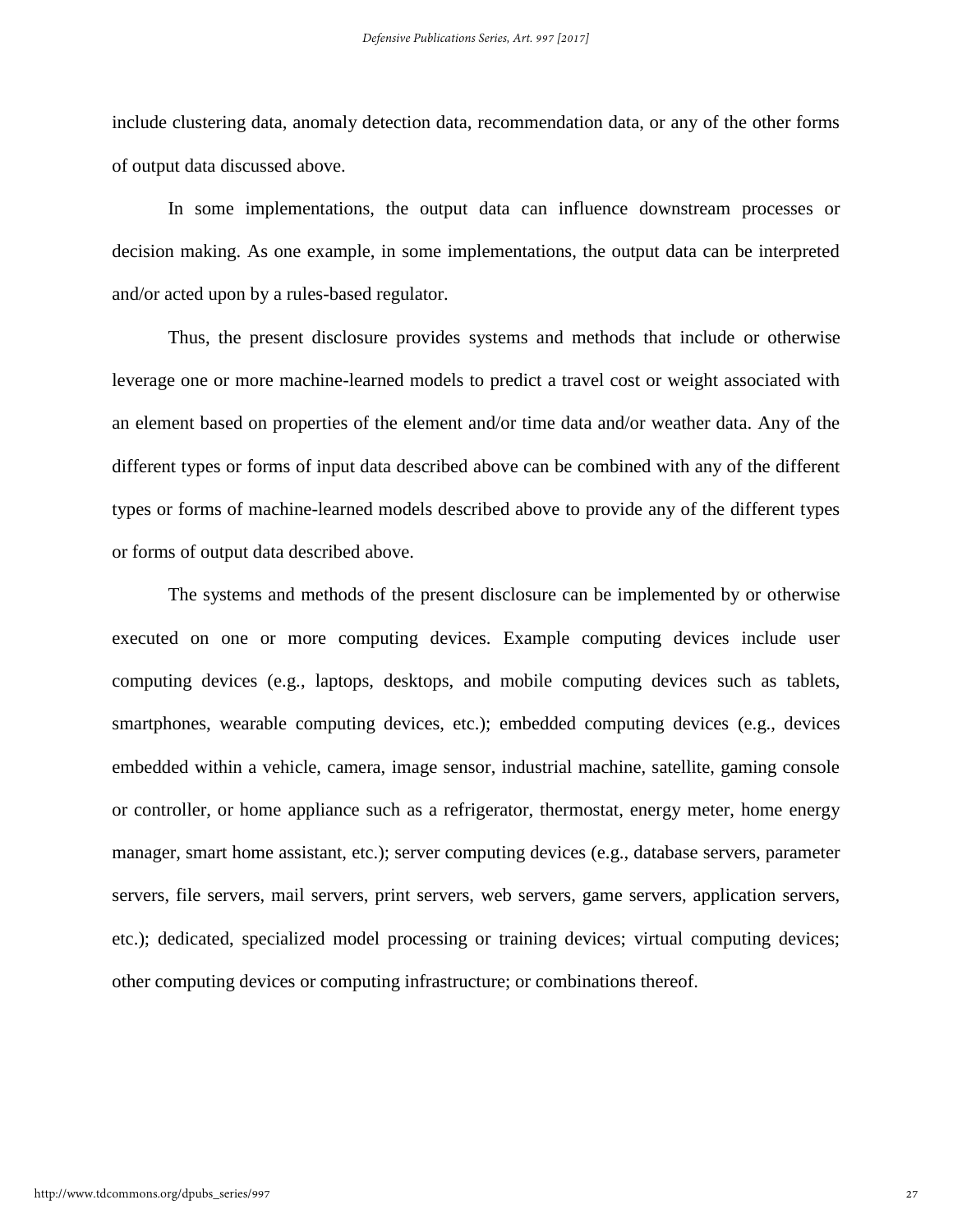Thus, in some implementations, the machine-learned model can be stored at and/or implemented locally by an embedded device or a user computing device such as a mobile device. Output data obtained through local implementation of the machine-learned model at the embedded device or the user computing device can be used to improve performance of the embedded device or the user computing device (e.g., an application implemented by the embedded device or the user computing device). As one example, Figure 2 illustrates a block diagram of an example computing device that stores and implements a machine-learned model locally.

In other implementations, the machine-learned model can be stored at and/or implemented by a server computing device. In some instances, output data obtained through implementation of the machine-learned model at the server computing device can be used to improve other server tasks or can be used by other non-user devices to improve services performed by or for such other non-user devices. For example, the output data can improve other downstream processes performed by the server computing device for a user computing device or embedded computing device. In other instances, output data obtained through implementation of the machine-learned model at the server computing device can be sent to and used by a user computing device, an embedded computing device, or some other client device. For example, the server computing device can be said to perform machine learning as a service. As one example, Figure 3 illustrates a block diagram of an example client computing device that can communicate over a network with an example server computing system that includes a machine-learned model.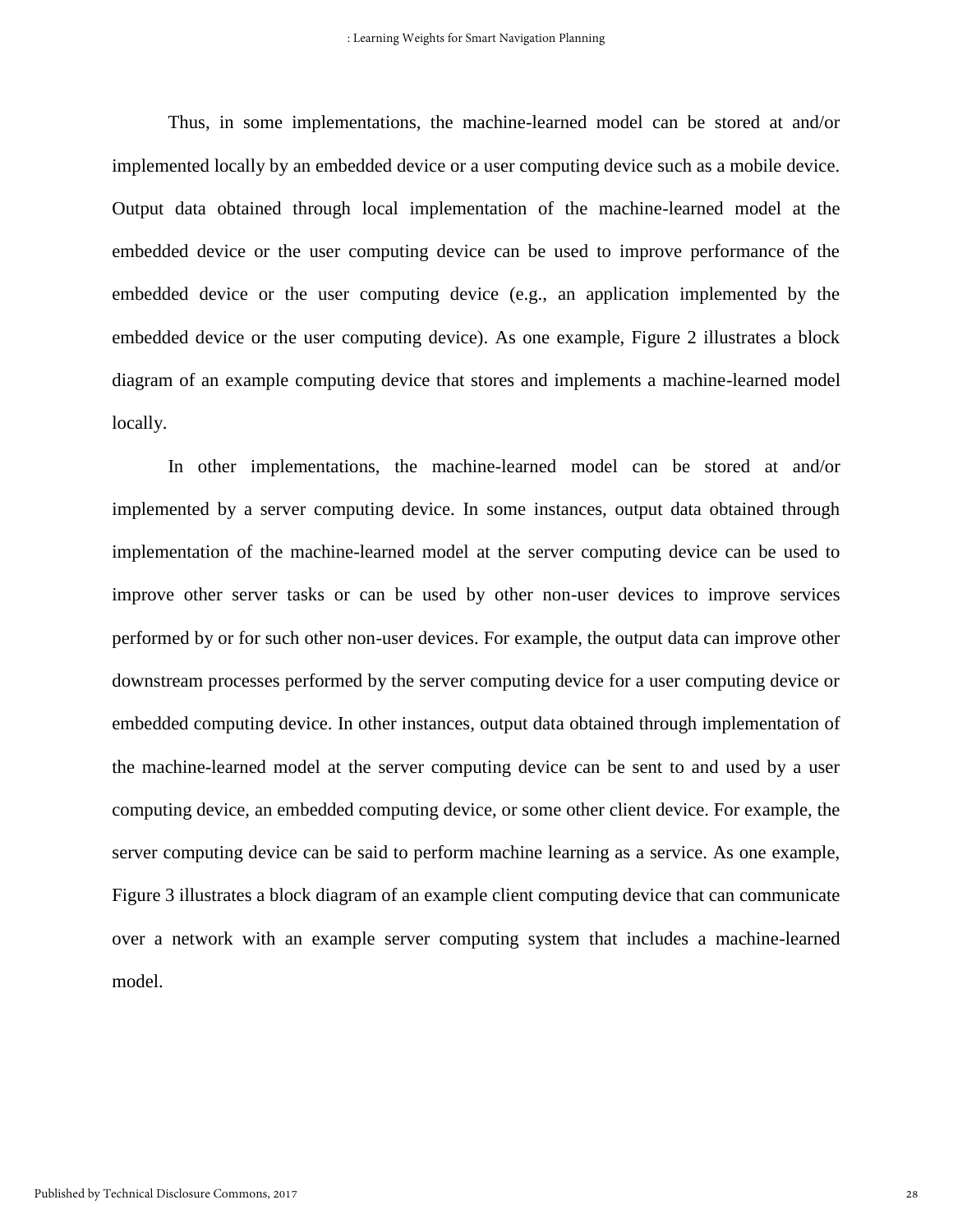In yet other implementations, different respective portions of the machine-learned model can be stored at and/or implemented by some combination of a user computing device; an embedded computing device; a server computing device; etc.

Computing devices can perform graph processing techniques or other machine learning techniques using one or more machine learning platforms, frameworks, and/or libraries, such as, for example, TensorFlow, Caffe/Caffe2, Theano, Torch/PyTorch, MXnet, CNTK, etc.

Computing devices can be distributed at different physical locations and connected via one or more networks. Distributed computing devices can operate according to sequential computing architectures, parallel computing architectures, or combinations thereof. In one example, distributed computing devices can be controlled or guided through use of a parameter server.

In some implementations, multiple instances of the machine-learned model can be parallelized to provide increased processing throughput. For example, the multiple instances of the machine-learned model can be parallelized on a single processing device or computing device or parallelized across multiple processing devices or computing devices.

Each computing device that implements the machine-learned model or other aspects of the present disclosure can include a number of hardware components that enable performance of the techniques described herein. For example, each computing device can include one or more memory devices that store some or all of the machine-learned model. For example, the machinelearned model can be a structured numerical representation that is stored in memory. The one or more memory devices can also include instructions for implementing the machine-learned model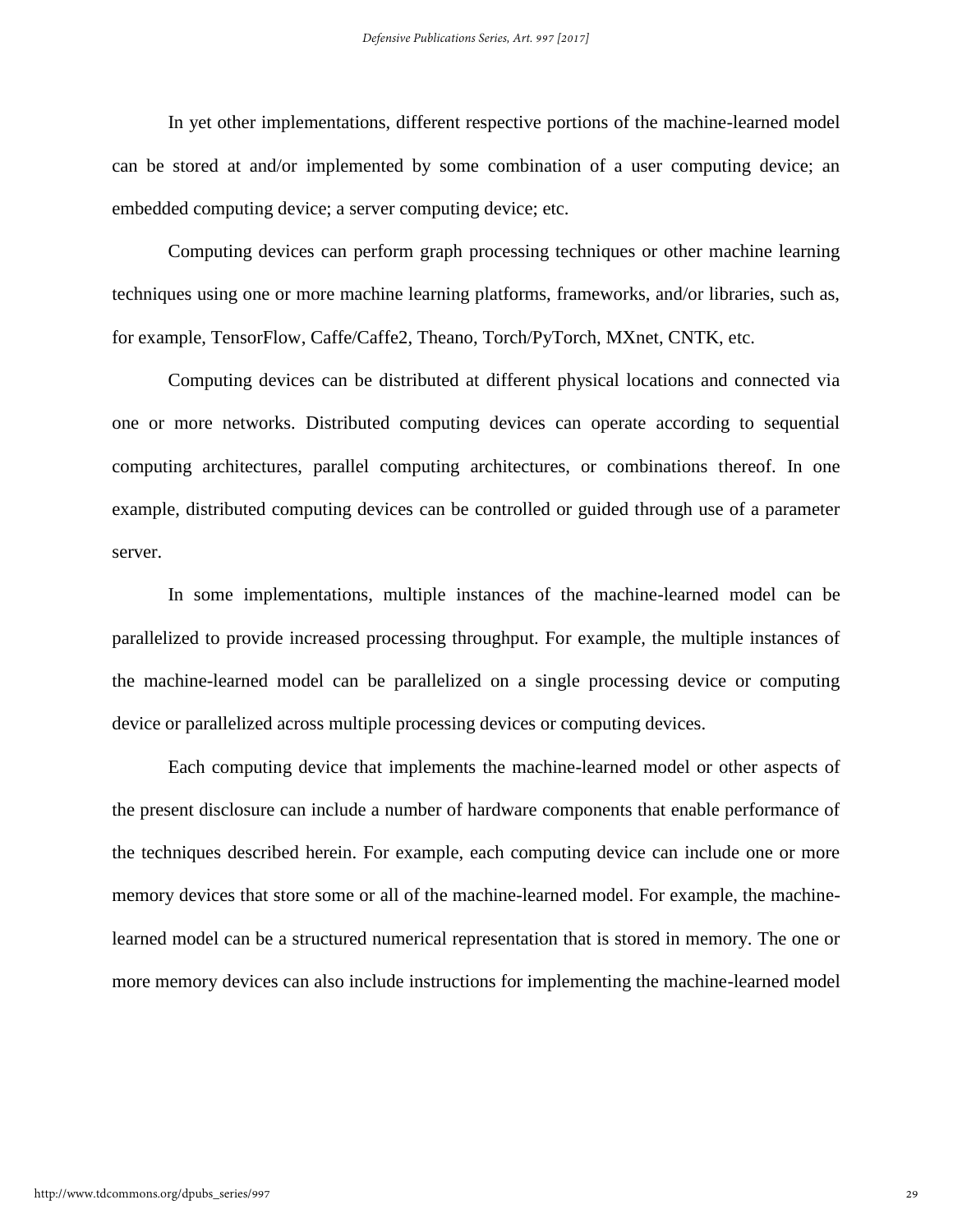or performing other operations. Example memory devices include RAM, ROM, EEPROM, EPROM, flash memory devices, magnetic disks, etc., and combinations thereof.

Each computing device can also include one or more processing devices that implement some or all of the machine-learned model and/or perform other related operations. Example processing devices include one or more of: a central processing unit (CPU); a visual processing unit (VPU); a graphics processing unit (GPU); a tensor processing unit (TPU); a neural processing unit (NPU); a neural processing engine; a core of a CPU, VPU, GPU, TPU, NPU or other processing device; an application specific integrated circuit (ASIC); a field programmable gate array (FPGA); a co-processor; a controller; or combinations of the processing devices described above. Processing devices can be embedded within other hardware components such as, for example, an image sensor, accelerometer, etc.

Hardware components (e.g., memory devices and/or processing devices) can be spread across multiple physically distributed computing devices and/or virtually distributed computing systems.

In some implementations, the machine-learned models described herein can be trained at a training computing system and then provided for storage and/or implementation at one or more computing devices, as described above. For example, a model trainer can be located at the training computing system. The training computing system can be included in or separate from the one or more computing devices that implement the machine-learned model. As one example, Figure 4 illustrates a block diagram of an example computing device in communication with an example training computing system that includes a model trainer.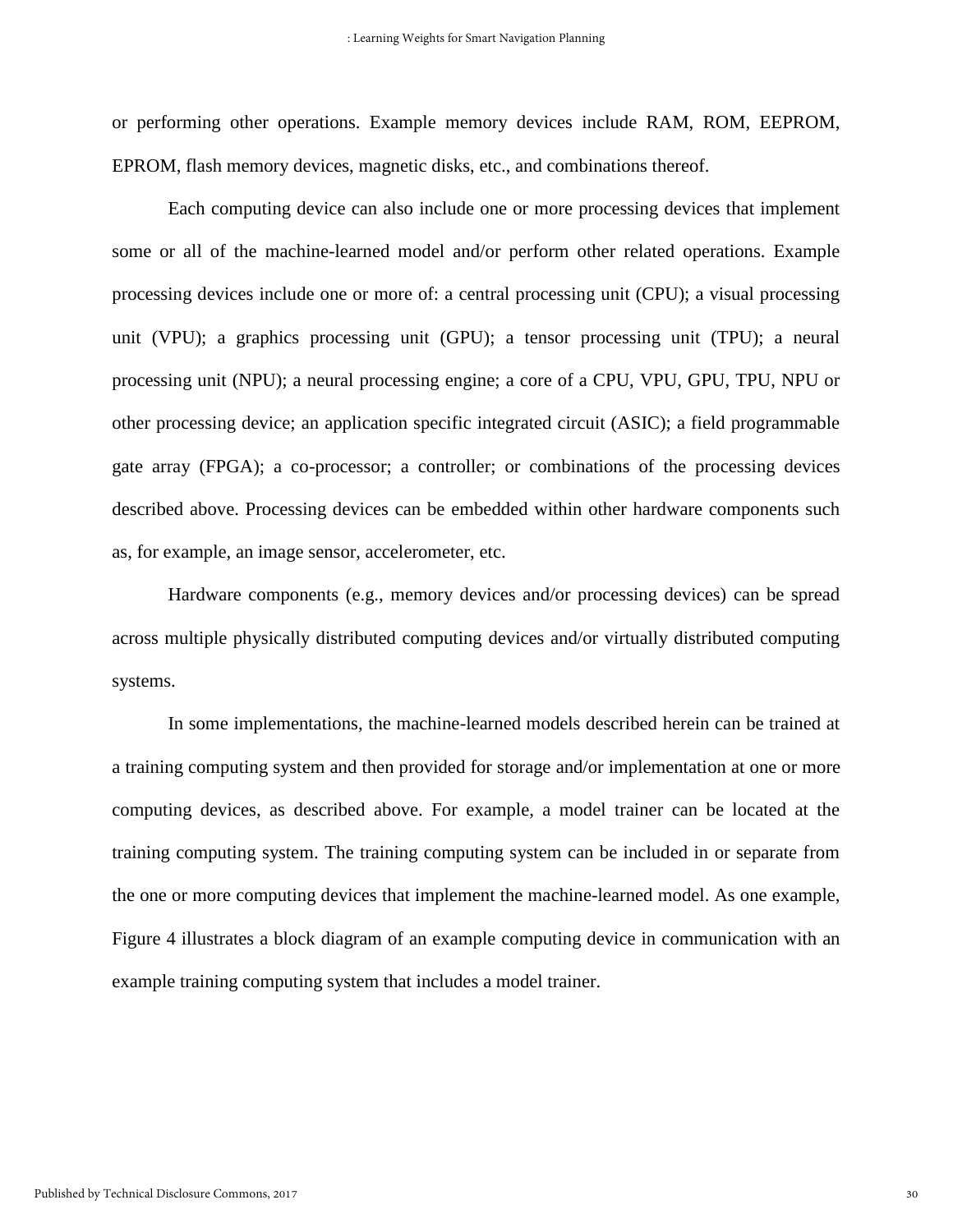In some implementations, the model can be trained in an offline fashion or an online fashion. In offline training (also known as batch learning), a model is trained on the entirety of a static set of training data. In online learning, the model is continuously trained (or re-trained) as new training data becomes available (e.g., while the model is used to perform inference).

In some implementations, the model trainer can perform centralized training of the machine-learned models (e.g., based on a centrally stored dataset). In other implementations, decentralized training techniques such as distributed training, federated learning, or the like can be used to train, update, or personalize the machine-learned models.

The machine-learned models described herein can be trained according to one or more of various different training types or techniques. For example, in some implementations, the machine-learned models can be trained using supervised learning, in which the machine-learned model is trained on a training dataset that includes instances or examples that have labels. The labels can be manually applied by experts, generated through crowd-sourcing, or provided by other techniques (e.g., by physics-based or complex mathematical models). In some implementations, if the user has provided consent, the training examples can be provided by the user computing device. In some implementations, this process can be referred to as personalizing the model.

As one example, Figure 5 illustrates a block diagram of an example training process in which a machine-learned model is trained on training data that includes example input data that has labels. Training processes other than the example process depicted in Figure 5 can be used as well.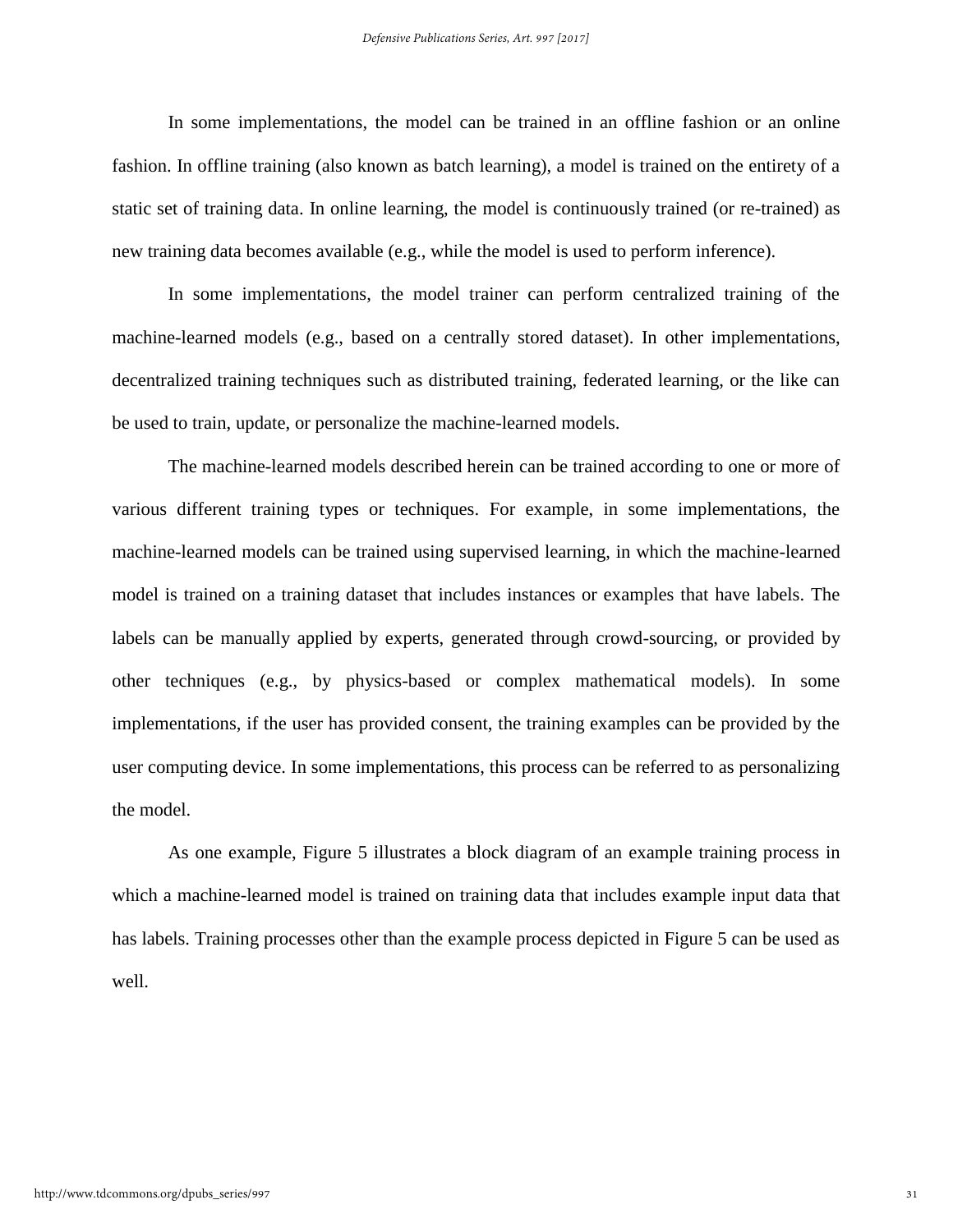In some implementations, the machine-learned model can be trained using training data including historical traffic data at one or more elements. For example, the historical traffic data can be sourced with consent from a plurality of users of a navigation service. The historical traffic data can indicate, for example, a position along a route of one of the plurality of users with respect to time. The historical traffic data can be analyzed to determine a travel time associated with the one or more elements. In some embodiments, outlier data (e.g. data from a route in which a user stopped at a gas station or store) can be excluded from the historical traffic data. Historical traffic data can additionally include example time data and/or example weather data associated with the historical traffic data.

The training data can additionally or alternatively include example input data associated with the one or more elements. For example, the training data can include properties of the one or more elements such as type (e.g. intersection, intersection with traffic lights, left turn, right turn, lane, direction, highway, interstate, residential street, etc.), location (e.g. by city, county, state, province, district, country, ZIP code, etc.) and/or characteristics of the location (e.g. gradient, climbing, descending, flat, etc.), curvature, number of lanes, exact location (e.g. by road, intersection, lane, etc.), pavement type, line type, shoulder type, guardrail type, speed limit, typical speed (may be higher or lower than the speed limit), etc.

Based on the training data, the machine-learned model can learn costs for an element at a desired granularity. For instance, a cost can be associated with a particular element, and/or a plurality of costs can be generalized a category of elements. For instance, costs can be generalized to one or more categories based on input data, such as common or similar properties of the one or more elements that the costs are associated with, time data, and/or weather data. For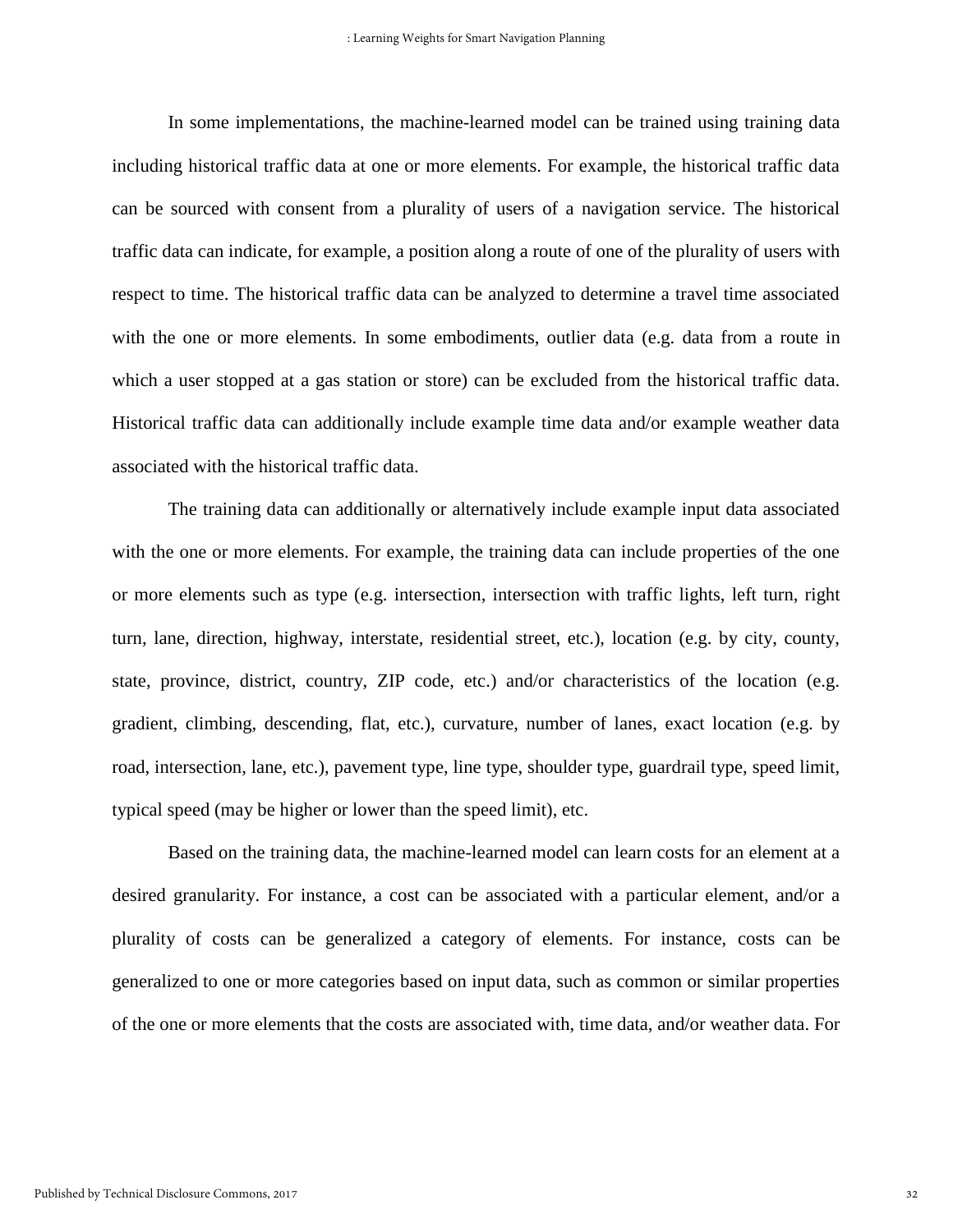example, costs can be associated with categories such as highways in a country, left turns at a certain time of day, left turns on a road, directions on a road, or other suitable categories, or a combination thereof. The categories may be chosen arbitrarily or may be chosen to optimize some performance characteristic of the system (e.g. balancing a tradeoff between quality of the navigation service and available computing resources).

In some implementations, the machine-learned model can be trained by optimizing an objective function. For example, in some implementations, the objective function can be or include a loss function that compares (e.g., determines a difference between) output data generated by the model from the training data and labels (e.g., ground-truth labels) associated with the training data. For example, the loss function can evaluate a sum or mean of squared differences between the output data and the labels. As another example, the objective function can be or include a cost function that describes a cost of a certain outcome or output data. Other objective functions can include margin-based techniques such as, for example, triplet loss or maximum-margin training.

One or more of various optimization techniques can be performed to optimize the objective function. For example, the optimization technique(s) can minimize or maximize the objective function. Example optimization techniques include Hessian-based techniques and gradient-based techniques, such as, for example, coordinate descent; gradient descent (e.g., stochastic gradient descent); subgradient methods; etc. Other optimization techniques include black box optimization techniques and heuristics.

In some implementations, backward propagation of errors can be used in conjunction with an optimization technique (e.g., gradient based techniques) to train a model (e.g., a multi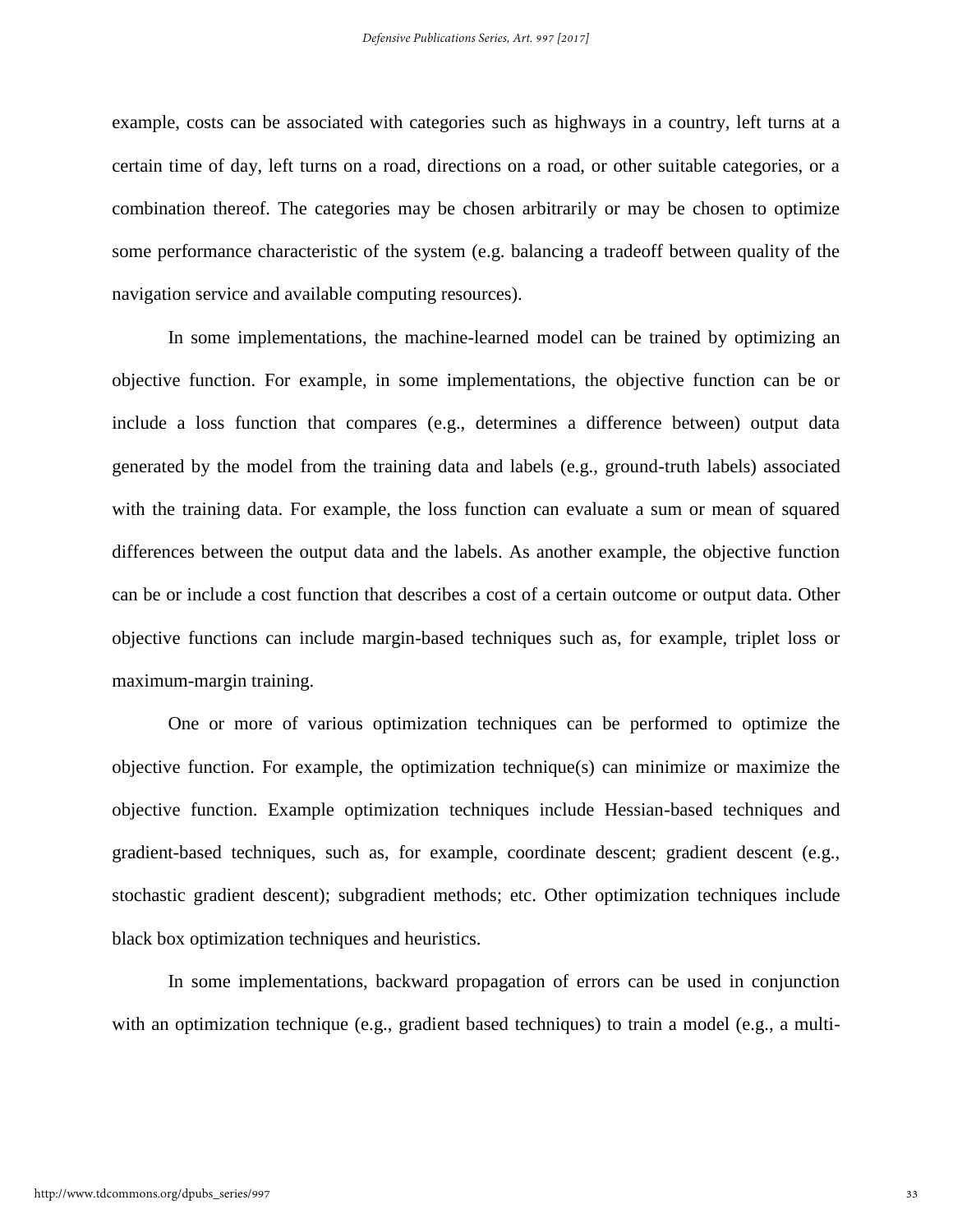layer model such as an artificial neural network). For example, an iterative cycle of propagation and model parameter (e.g., weights) update can be performed to train the model. Example backpropagation techniques include truncated backpropagation through time, Levenberg-Marquardt backpropagation, etc.

In some implementations, the machine-learned models described herein can be trained using unsupervised learning techniques. Unsupervised learning can include inferring a function to describe hidden structure from unlabeled data. For example, a classification or categorization may not be included in the data. Unsupervised learning techniques can be used to produce machine-learned models capable of performing clustering, anomaly detection, learning latent variable models, or other tasks.

In some implementations, the machine-learned models described herein can be trained using semi-supervised techniques which combine aspects of supervised learning and unsupervised learning.

In some implementations, the machine-learned models described herein can be trained or otherwise generated through evolutionary techniques or genetic algorithms.

In some implementations, the machine-learned models described herein can be trained using reinforcement learning. In reinforcement learning, an agent (e.g., model) can take actions in an environment and learn to maximize rewards and/or minimize penalties that result from such actions. Reinforcement learning can differ from the supervised learning problem in that correct input/output pairs are not presented, nor sub-optimal actions explicitly corrected.

In some implementations, one or more generalization techniques can be performed during training to improve the generalization of the machine-learned model. Generalization techniques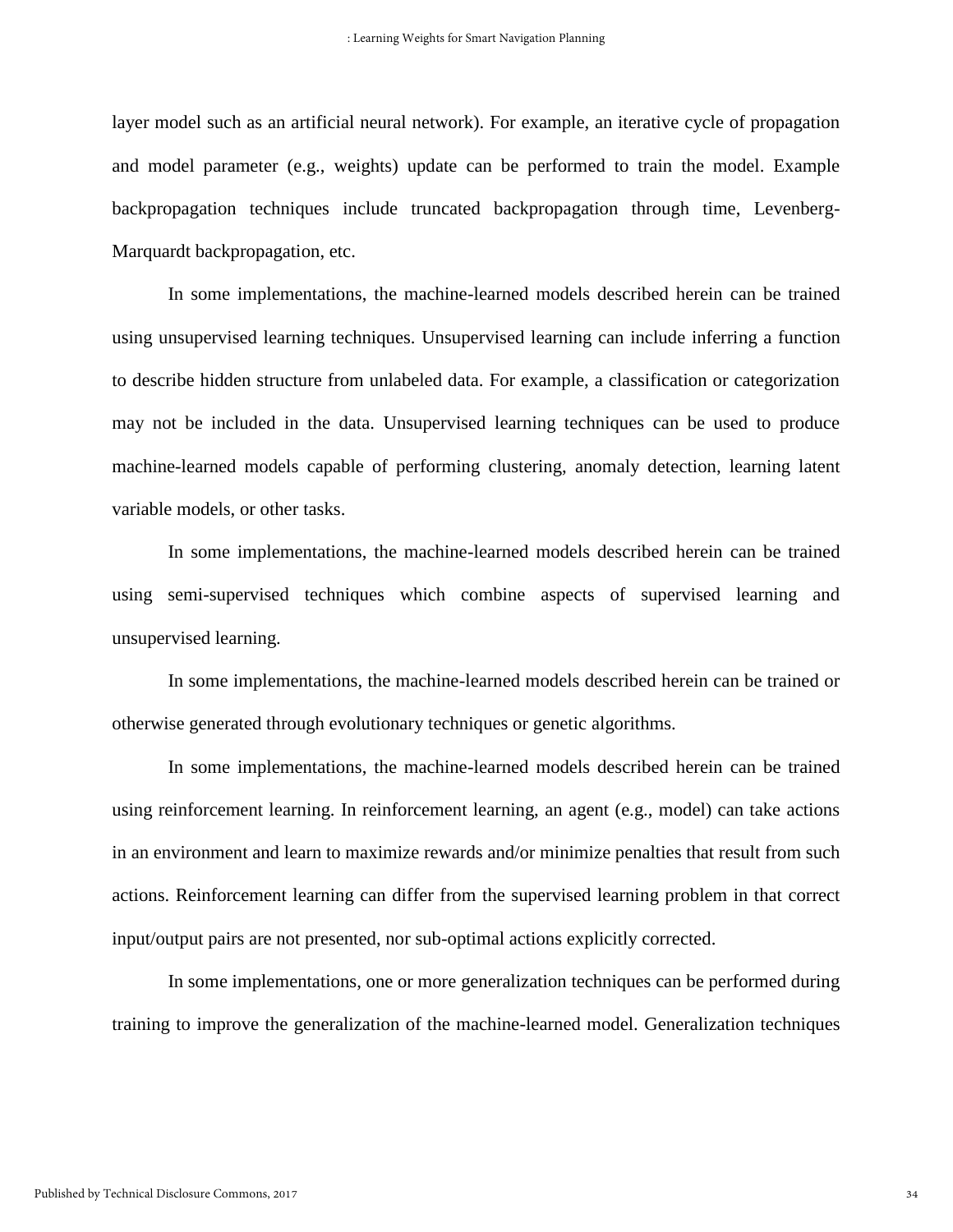can help reduce overfitting of the machine-learned model to the training data. Example generalization techniques include dropout techniques; weight decay techniques; batch normalization; early stopping; subset selection; stepwise selection; etc.

In some implementations, the machine-learned models described herein can include or otherwise be impacted by a number of hyperparameters, such as, for example, learning rate, number of layers, number of nodes in each layer, number of leaves in a tree, number of clusters; etc. Hyperparameters can affect model performance. Hyperparameters can be hand selected or can be automatically selected through application of techniques such as, for example, grid search; black box optimization techniques (e.g., Bayesian optimization, random search, etc.); gradient-based optimization; etc. Example techniques and/or tools for performing automatic hyperparameter optimization include Hyperopt; Auto-WEKA; Spearmint; Metric Optimization Engine (MOE); etc.

In some implementations, various techniques can be used to optimize and/or adapt the learning rate when the model is trained. Example techniques and/or tools for performing learning rate optimization or adaptation include Adagrad; Adaptive Moment Estimation (ADAM); Adadelta; RMSprop; etc.

In some implementations, transfer learning techniques can be used to provide an initial model from which to begin training of the machine-learned models described herein.

In some implementations, the machine-learned models described herein can be included in different portions of computer-readable code on a computing device. In one example, the machine-learned model can be included in a particular application or program and used (e.g., exclusively) by such particular application or program. Thus, in one example, a computing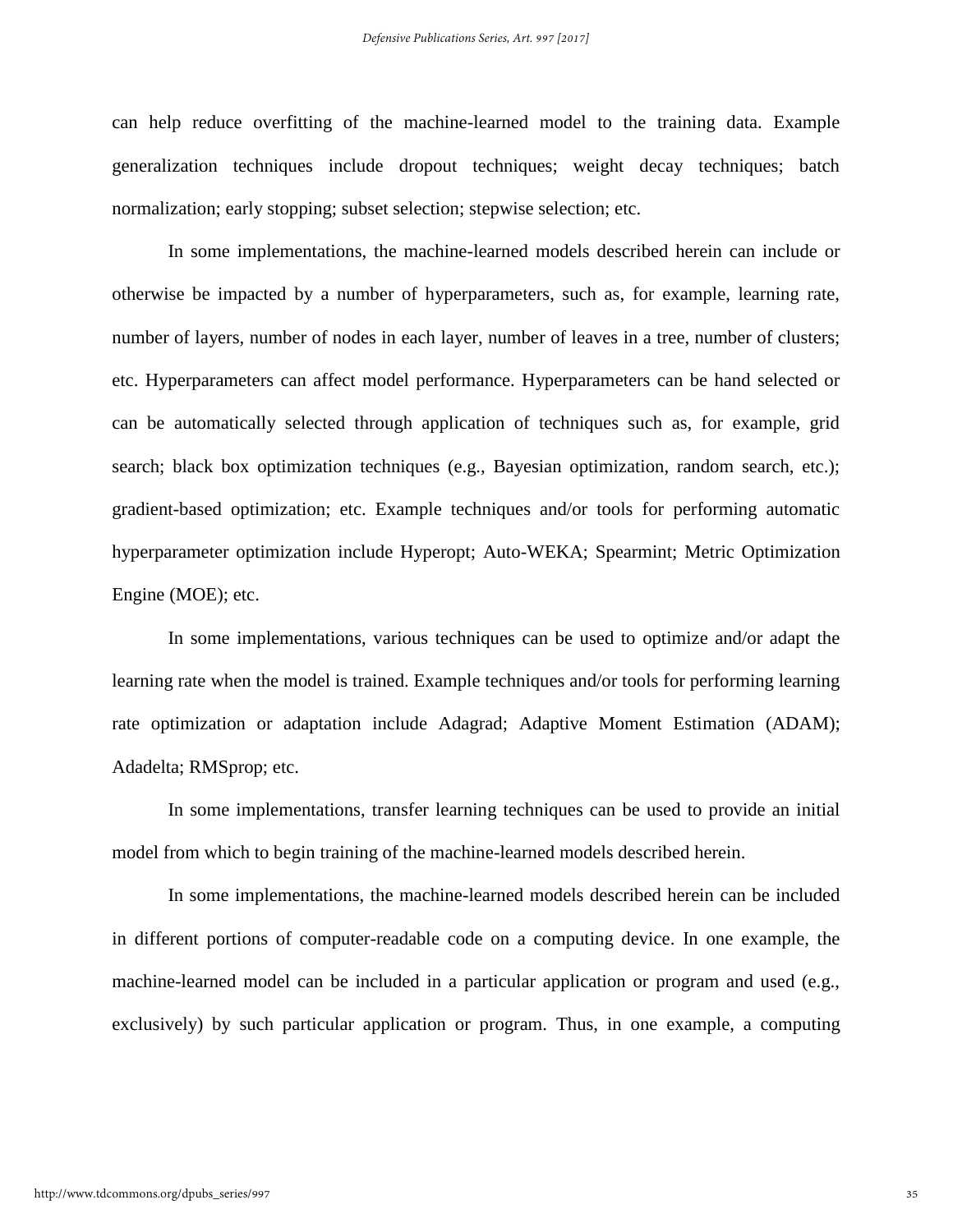device can include a number of applications and one or more of such applications can contain its own respective machine learning library and machine-learned model(s).

In another example, the machine-learned models described herein can be included in an operating system of a computing device (e.g., in a central intelligence layer of an operating system) and can be called or otherwise used by one or more applications that interact with the operating system. In some implementations, each application can communicate with the central intelligence layer (and model(s) stored therein) using an application programming interface (API) (e.g., a common, public API across all applications).

In some implementations, the central intelligence layer can communicate with a central device data layer. The central device data layer can be a centralized repository of data for the computing device. The central device data layer can communicate with a number of other components of the computing device, such as, for example, one or more sensors, a context manager, a device state component, and/or additional components. In some implementations, the central device data layer can communicate with each device component using an API (e.g., a private API).

The technology discussed herein makes reference to servers, databases, software applications, and other computer-based systems, as well as actions taken and information sent to and from such systems. The inherent flexibility of computer-based systems allows for a great variety of possible configurations, combinations, and divisions of tasks and functionality between and among components. For instance, processes discussed herein can be implemented using a single device or component or multiple devices or components working in combination.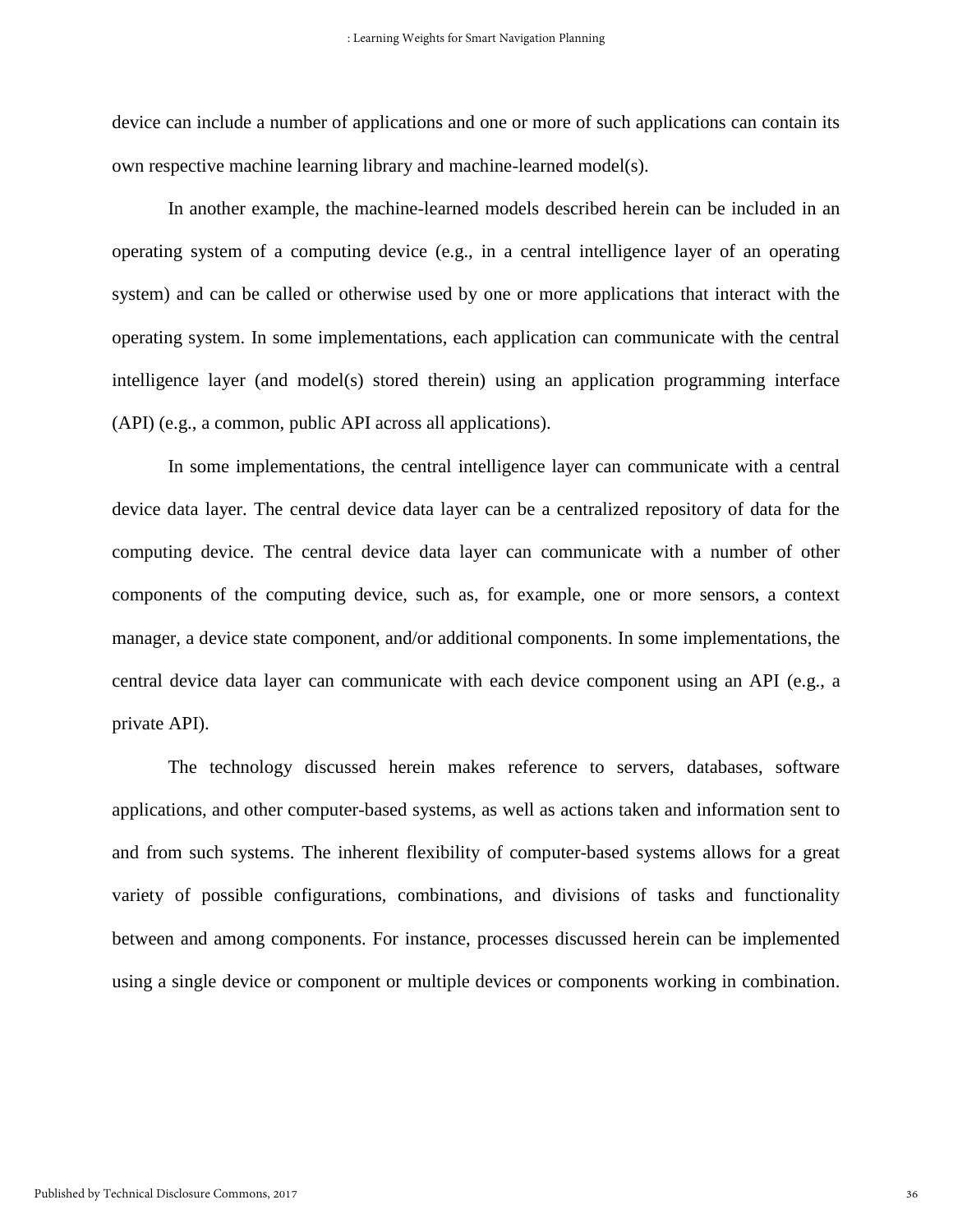Databases and applications can be implemented on a single system or distributed across multiple systems. Distributed components can operate sequentially or in parallel.

In addition, the machine learning techniques described herein are readily interchangeable and combinable. Although certain example techniques have been described, many others exist and can be used in conjunction with aspects of the present disclosure.

Thus, while the present subject matter has been described in detail with respect to various specific example implementations, each example is provided by way of explanation, not limitation of the disclosure. One of ordinary skill in the art can readily make alterations to, variations of, and equivalents to such implementations. Accordingly, the subject disclosure does not preclude inclusion of such modifications, variations and/or additions to the present subject matter as would be readily apparent to one of ordinary skill in the art. For instance, features illustrated or described as part of one implementation can be used with another implementation to yield a still further implementation.

A brief overview of example machine-learned models and associated techniques has been provided by the present disclosure. For additional details, readers should review the following references: *Machine Learning A Probabilistic Perspective* (Murphy); *Rules of Machine Learning: Best Practices for ML Engineering* (Zinkevich); *Deep Learning* (Goodfellow); *Reinforcement Learning: An Introduction* (Sutton); and *Artificial Intelligence: A Modern Approach* (Norvig).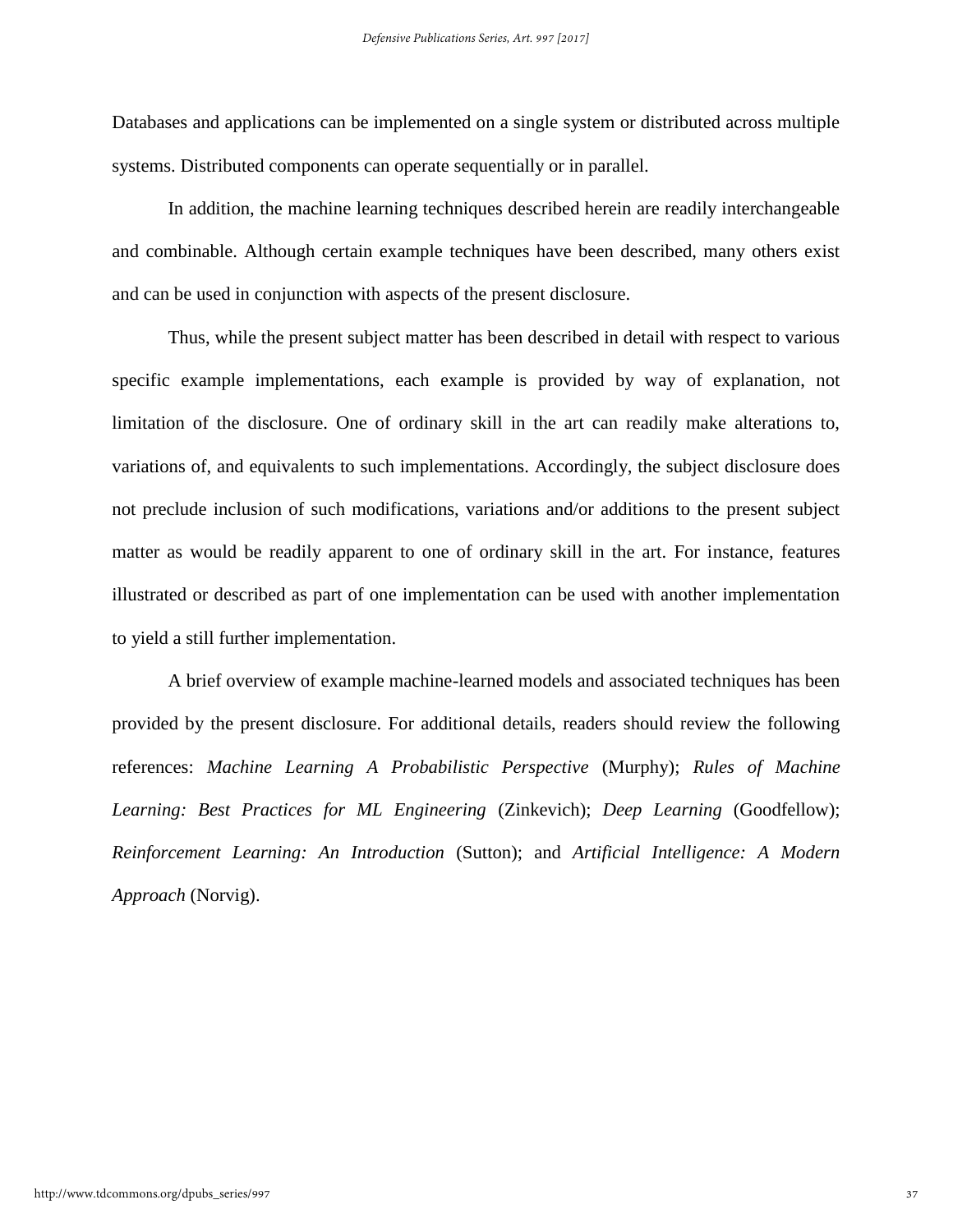#### **Figures**



# Figure 2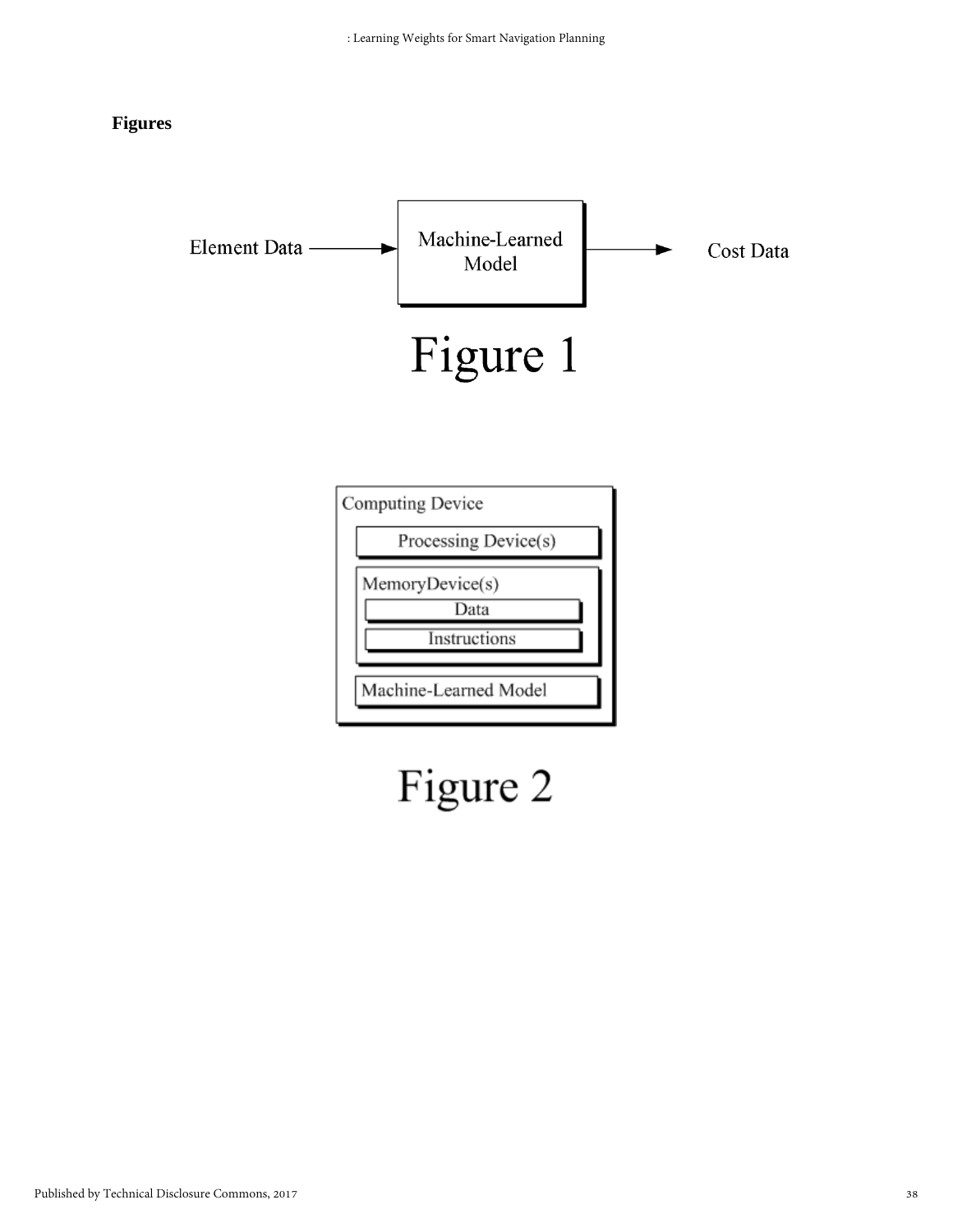